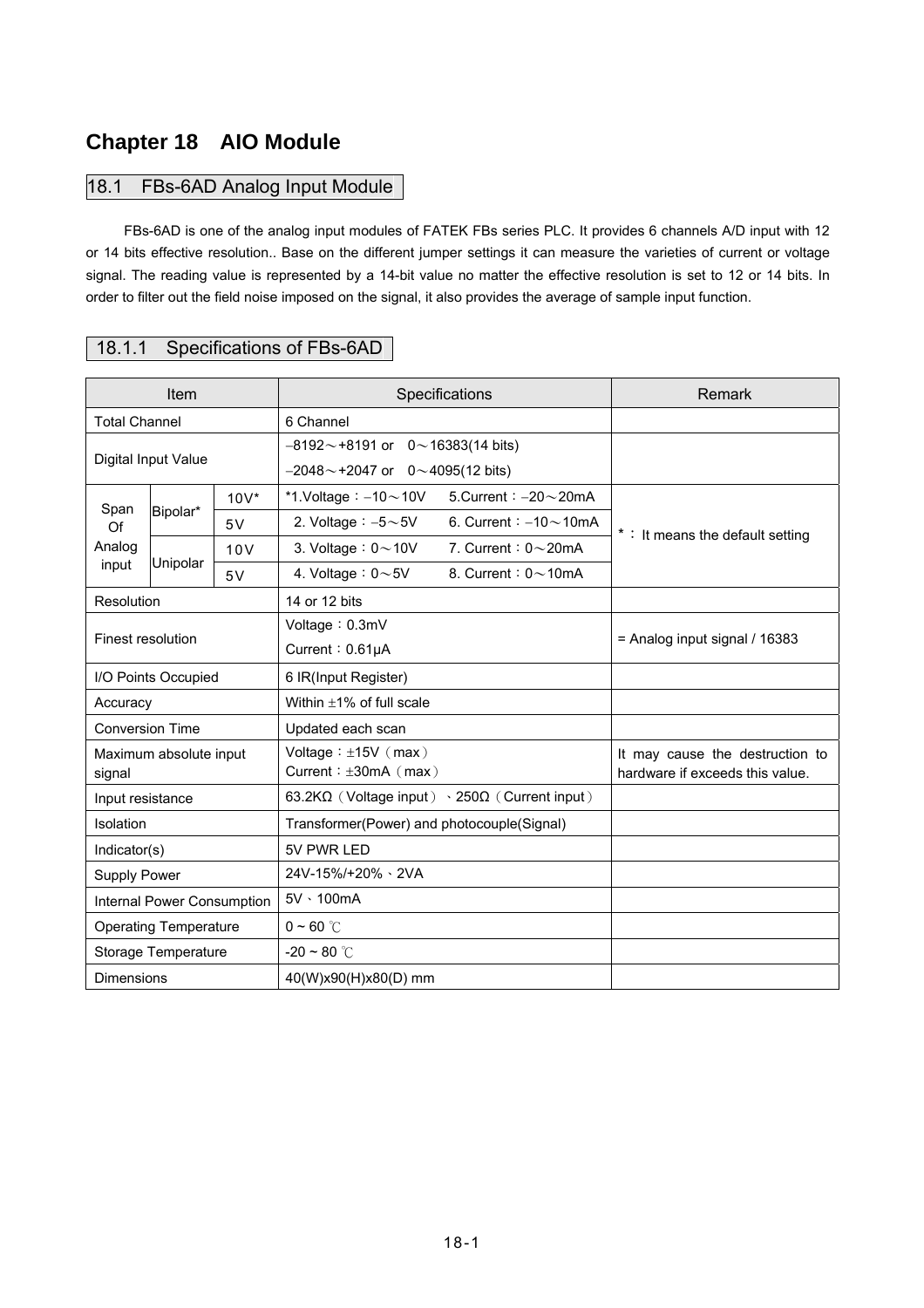

### 18.1.3 Address Allocation of FBs-PLC Analog Inputs

The I/O addressing of FBs-6AD inputs is beginning from the module closest to main unit, it is orderly numbered as CH0~CH5 (1st module), CH6~CH11 (2nd module), CH12~CH17 (3rd module)…… and increased with occurring order number, i.e. for each module, it adds with 6 and is totally 64 inputs from CH0~CH63, and they are corresponding to the respective internal analogue input register of PLC (so called as IR register) R3840~R3903 as listed in following table. After connecting FBs-6AD to the expansion interface on the PLC, FBs-PLC will automatically detect the number of AD points. WinProladder will automatically detect and calculate the IRs on the system after connecting to the PLC. Users may refer to the I/O Module Number Configuration provided by WinProladder in order to find out the exact I/O address of each expansion module to facilitate programming.

| Numeric Input   | Content of IR (CH0 $\sim$ CH63)                            | Input label     |         |
|-----------------|------------------------------------------------------------|-----------------|---------|
| Register $(IR)$ | B15 B14 B13 B12 B11 B10 B9 B8 B7 B6 B5 B4 B3 B2 B1 B0 6AD  | Of FBs-         |         |
| $IR + 0$        | 14/12 bit : 14-bit , B14~ B15= B13 ; 12-bit, B12~ B15= B11 | CH <sub>0</sub> |         |
| $IR + 1$        | 14/12 bit : 14-bit , B14~ B15= B13 ; 12-bit, B12~ B15= B11 | CH <sub>1</sub> |         |
| $IR + 2$        | $^{\prime\prime}$                                          | CH <sub>2</sub> |         |
| $IR + 3$        | $^{\prime\prime}$                                          | CH <sub>3</sub> | FBs-6AD |
| $IR +4$         | $\prime\prime$                                             | CH4             |         |
| $IR + 5$        | $\prime\prime$                                             | CH <sub>5</sub> |         |
| $IR + 6$        | Depends on module type                                     | <b>CHX</b>      |         |
| $IR + 7$        | Depends on module type                                     | <b>CHX</b>      |         |
| $IR + 8$        | $^{\prime\prime}$                                          | <b>CHX</b>      |         |
| $IR + 9$        | $^{\prime\prime}$                                          | <b>CHX</b>      |         |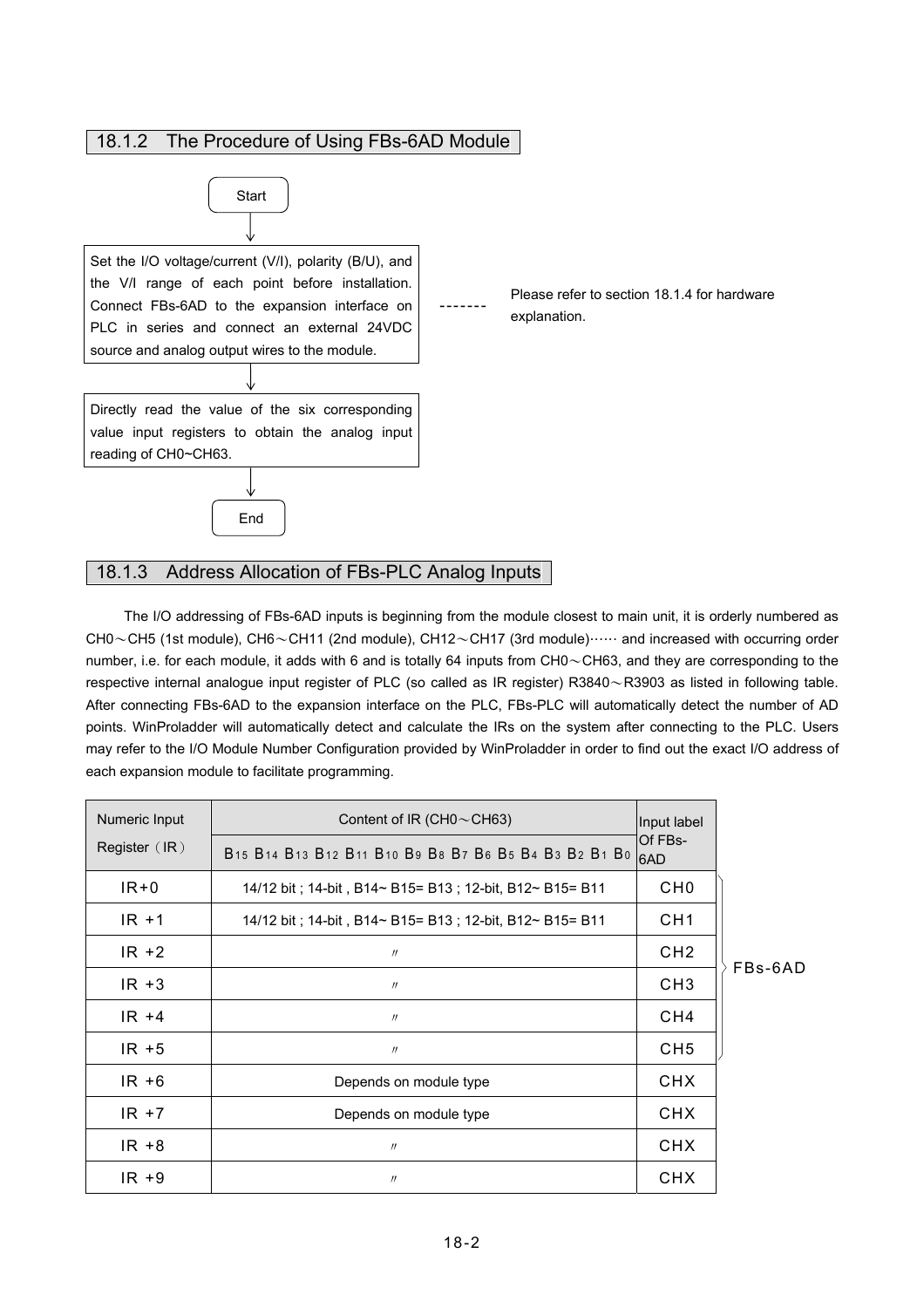|                | $\bullet$<br>٠ | $\bullet$                 | ٠          |               |
|----------------|----------------|---------------------------|------------|---------------|
| $\tilde{\sim}$ | ٠              | $\widetilde{\phantom{m}}$ |            |               |
|                |                |                           |            |               |
|                | R3896          | $\prime\prime$            | <b>CHX</b> |               |
|                | R3897          | $^{\prime\prime}$         | <b>CHX</b> |               |
|                | R3898          | $\prime\prime$            | <b>CHX</b> |               |
|                | R3899          | $^{\prime\prime}$         | <b>CHX</b> | Other Modules |
|                | R3900          | $\prime\prime$            | <b>CHX</b> |               |
|                | R3901          | $\prime\prime$            | <b>CHX</b> |               |
|                | R3902          | Depends on module type    | <b>CHX</b> |               |
|                | R3903          | Depends on module type    | <b>CHX</b> |               |

# 18.1.4 FBs-6AD Hardware Description



※ FBs-6AD contains 3 PCBs overlapping one another. The lowest one is the power supply unit (isolated power supply). The middle one is the I/O board (connectors are on this layer). The upper one is the control board (control/expansion I/O connections) as described below.**:**

 $\bigcirc$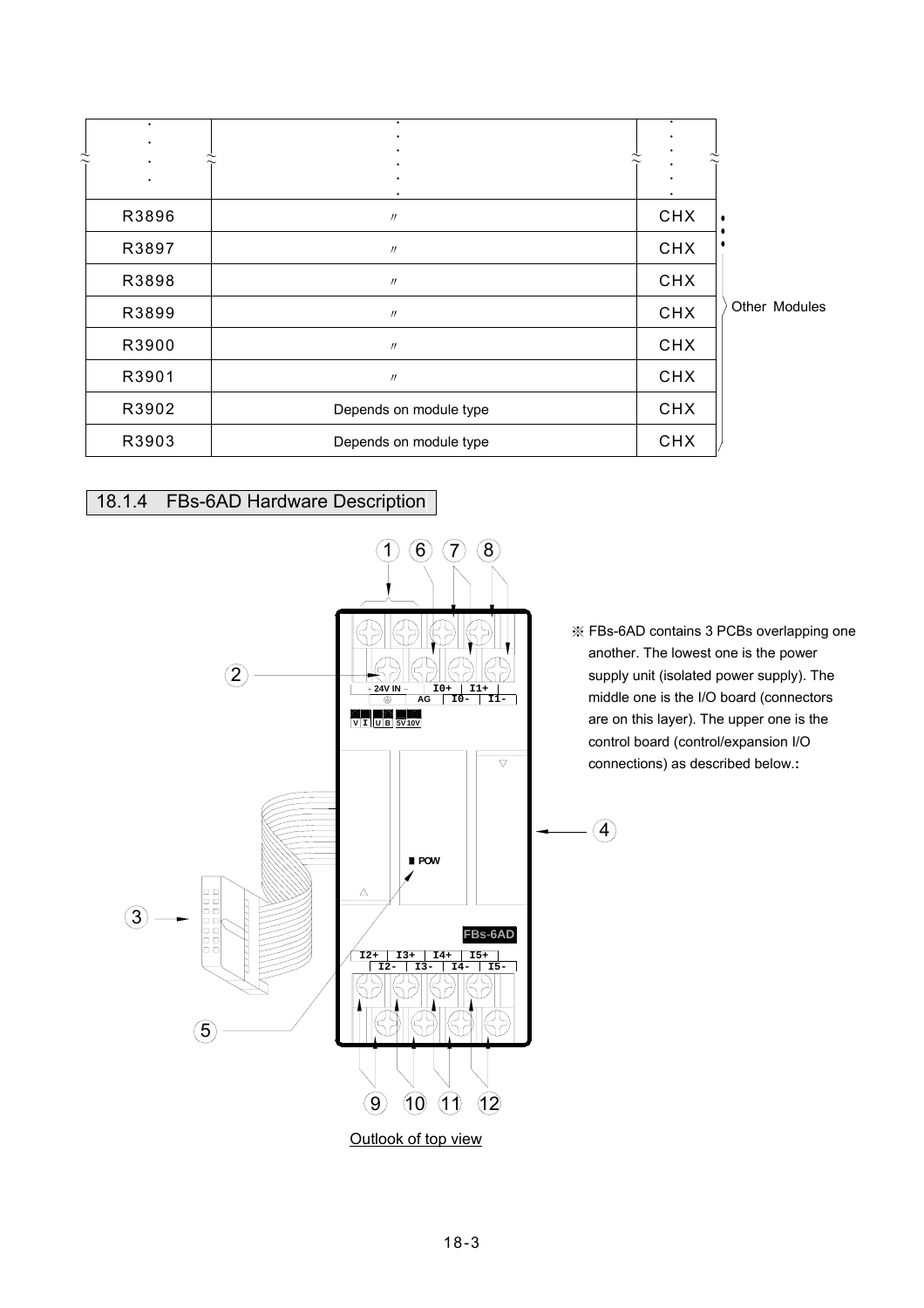$(1)$  External power input terminal : Power supply of analogue circuit for FBs-6AD, the voltage can be 24VDC $\pm$ 20% and should be supplied with 4W of power at least.

- ○2 Protecting ground terminal:Connect to the shielding of the signal cable.
- $\overline{3}$  Expansion input cable: It should be connected to the front expansion unit, or the expansion output of main unit.
- $\overline{4}$  Expansion output connector: Provides the connection for next expansion unit.
- $(5)$  Power indicator: It indicates whether the power supply at analogue circuit and external input power source are normal.
- ○6 AG Ground:No connection is needed in general; except when the common mode signal is too high. See examples overleaf for details.
- $\overline{(7)} \sim \overline{(12)}$ : Input terminal of CH0 ~ CH5.

### 18.1.4.1 FBs-6AD Hardware Jumper Setting

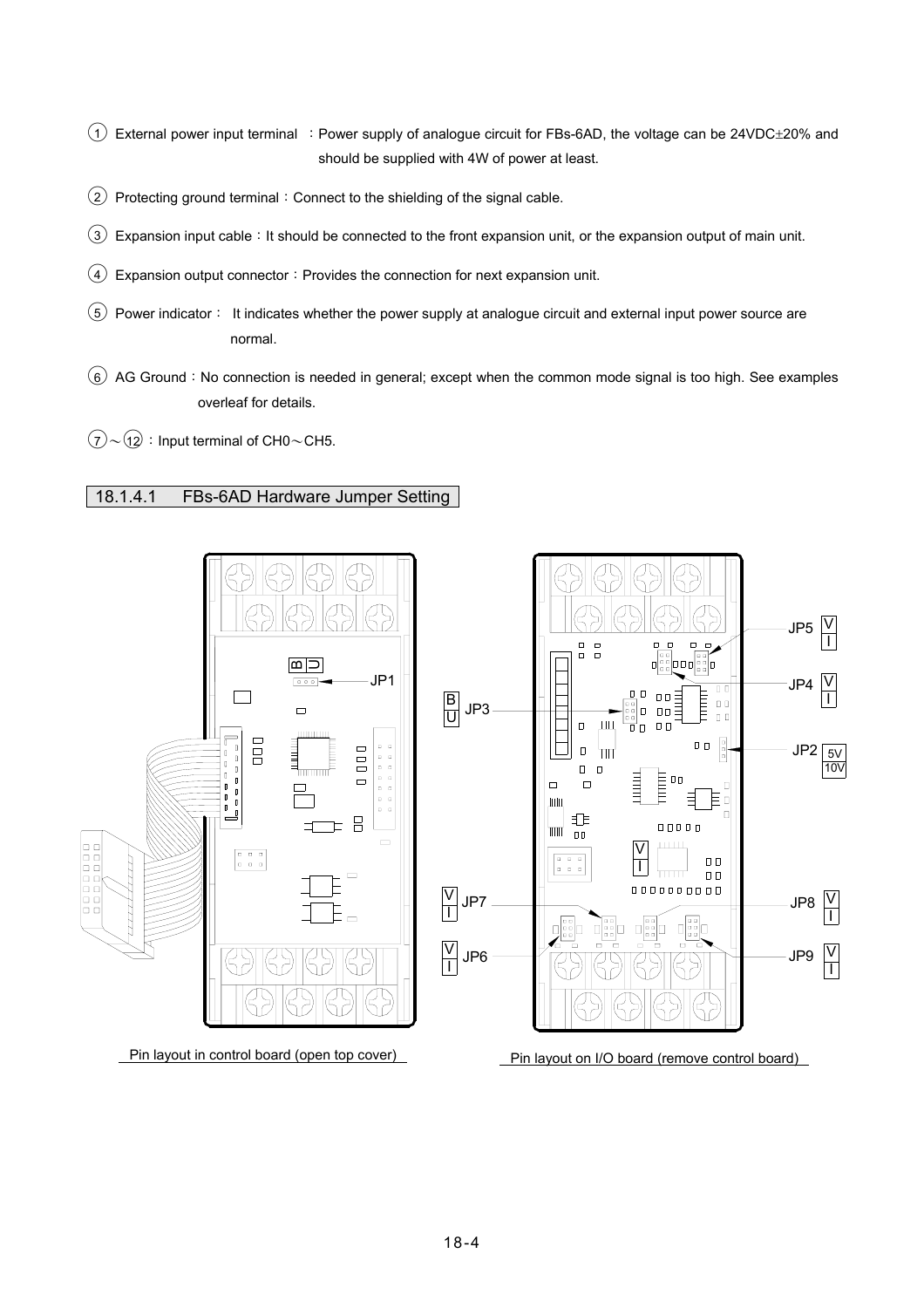#### 1. Input code format selection (JP1)

 Users can select between unipolar and bipolar codes. The input range of unipolar codes and bipolar codes is 0~16383 and –8192~8191, respectively. The two extreme values of these formats correspond to the lowest and highest input signal values, respectively (see table below). For example, if the input signal type is set to -10V $\sim$  +10V, the unipolar code corresponding to the input is 8192 and the bipolar code corresponding to the input is 0 for 0V input. If the input is 10V, the unipolar code corresponding to the input is 16383 and the bipolar code corresponding to the input is 8191. In general, the input code format is selected according to the form of input signals; i.e. unipolar codes for unipolar input signals; and bipolar codes for bipolar input signals. In doing so, their correlations will become more heuristics. Unless it is necessary to make a deviation conversion through FUN33; otherwise, do not select bipolar codes for unipolar input signals (see FUN33 description for details). The format of input codes of all channels is selected from JP1. See above diagram for the location of JP1:

| Input Code Format | <b>JP1 Setting</b>                                       | Input Value Range | Corresponding Input Signals      |
|-------------------|----------------------------------------------------------|-------------------|----------------------------------|
| <b>Bipolar</b>    | മാ                                                       | $-8192 \sim 8191$ | $-10V \sim 10V(-20mA \sim 20mA)$ |
|                   | $JP1$ $\boxed{ \blacksquare \blacksquare } \blacksquare$ |                   | $-5V \sim 5V(-20mA \sim 20mA)$   |
|                   | മാ                                                       |                   | $0V \sim 10V(0mA \sim 20mA)$     |
| Unipolar          | $\ $ 0 0 0 $\ $<br>JP1.                                  | $0 \sim 16383$    | $0V \sim 5V(0mA \sim 10mA)$      |

### 2. Input signal form setup (JP2&JP3)

 Users can set the input signal form (voltage/current) of individual channels; except the polarity and amplitude which are common. The location of jumpers are tabulated below:

| Signal Form                                | JP3 Setting | JP2 Setting           |
|--------------------------------------------|-------------|-----------------------|
| $0 \sim 10V$<br>or<br>$0 \sim 20$ mA       | в           | 5V<br>10V             |
| $0 \sim 5V$<br>or<br>$0 \sim 10$ mA        | U           | 5V<br>10V             |
| $-10 - +10V$<br>or<br>$-20 \sim +20$ mA    | В           | 5V<br>10 <sub>V</sub> |
| $-5 \sim +5$ V<br>or<br>$-10mA \sim +10mA$ | U           | 5V<br>10 <sub>V</sub> |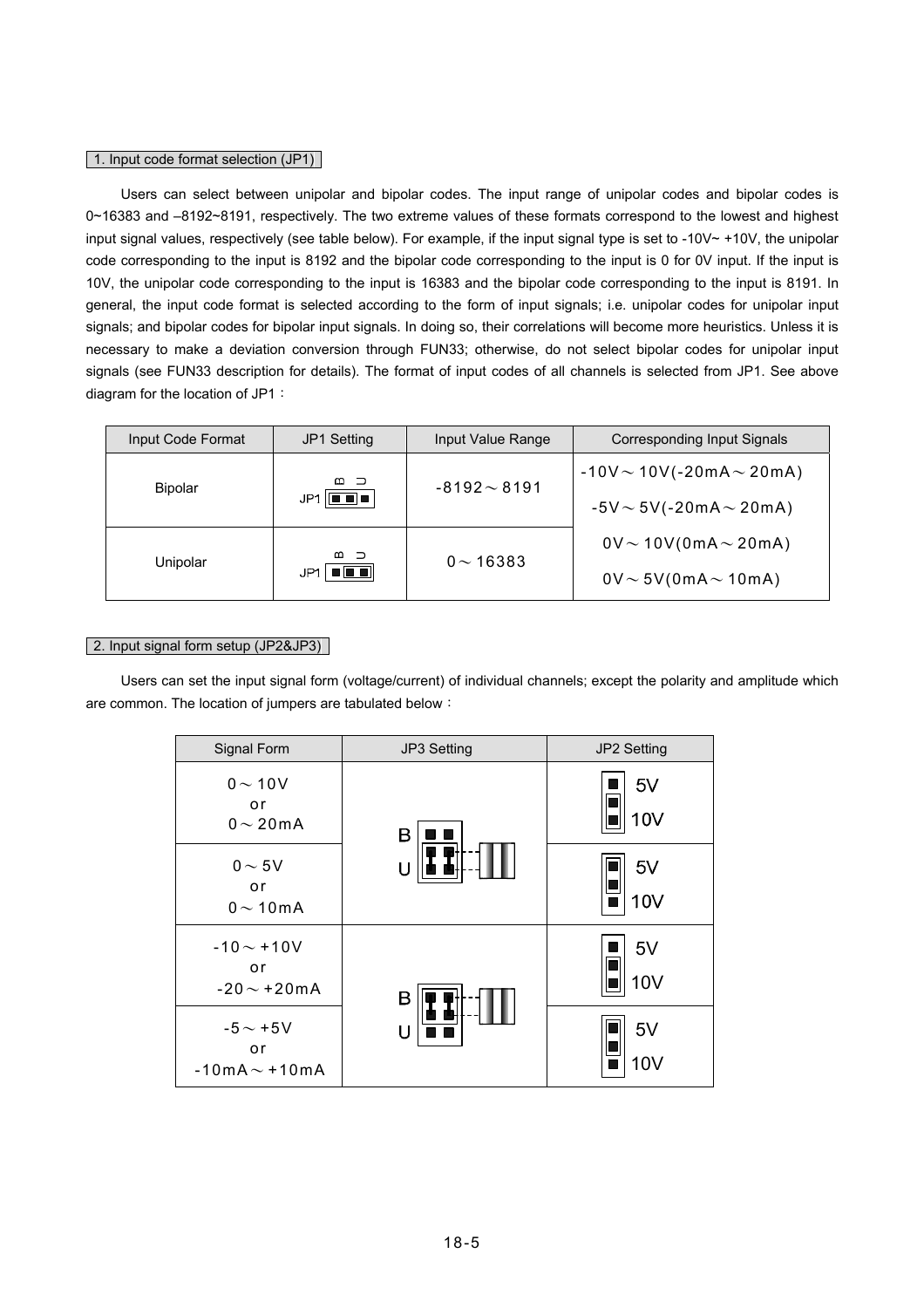CH0~CH5 share the JP2 and JP3 jumper, therefore all channels must be of the same type that is one of the four types listed at above table. Only the current/voltage setting can be chosen arbitrary:

## 3. Voltage or current setting (JP4~JP9)

| Signal Type | JP4(CH0) $\sim$ JP9(CH5) Setting |
|-------------|----------------------------------|
| Voltage     |                                  |
| Current     | V                                |

\*The default factory settings of 6AD analogue input module are:

Input code format  $\rightarrow$  Bipolar(-8192~+8191)

Input signal type and range  $\rightarrow$  Bipolar(-10V  $\sim$  +10V)

 For those applications that require the setting differ than the above default setting should make some modifications of jumper position according to above tables. While application, besides the setting of jumper should be conducted, the AI module configuration of WinProladder also need to be performed.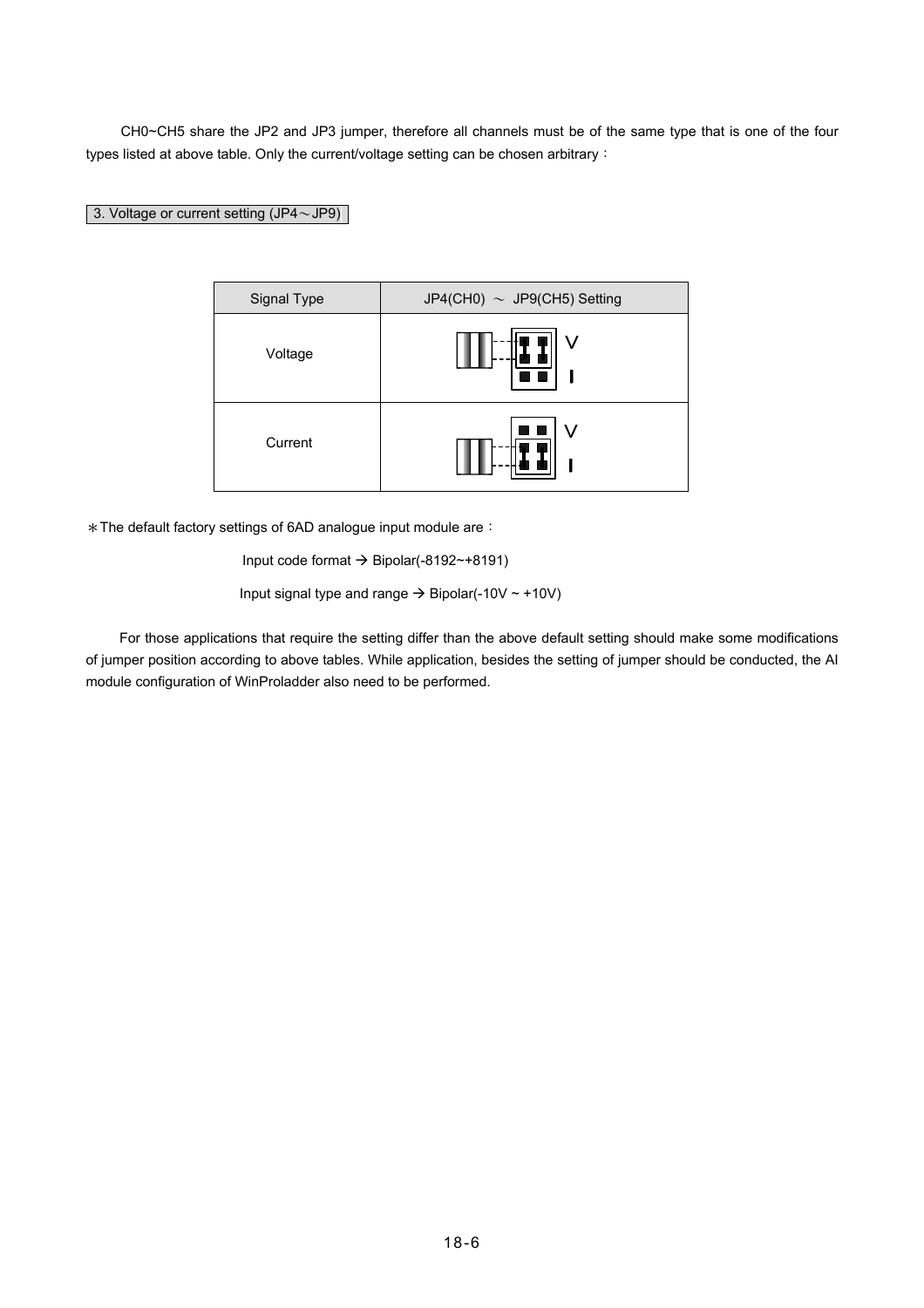## 18.1.5 FBs-6AD Input Circuit Diagram



## 18.1.6 FBs-6AD Input Characteristics and Jumper Setting

Users can select the Input ranges of FBs-6AD from the jumpers described above, such as V/I, U/B (I/O codes), U/B (signal form), 5V/10V, etc. The Input signals conversion characteristics of these settings are illustrated below. Users can adjust different Input forms by coordinating the conversion curve with various V/I (voltage/current) Input settings. See Section 18.1.4 for details of V/I settings **:**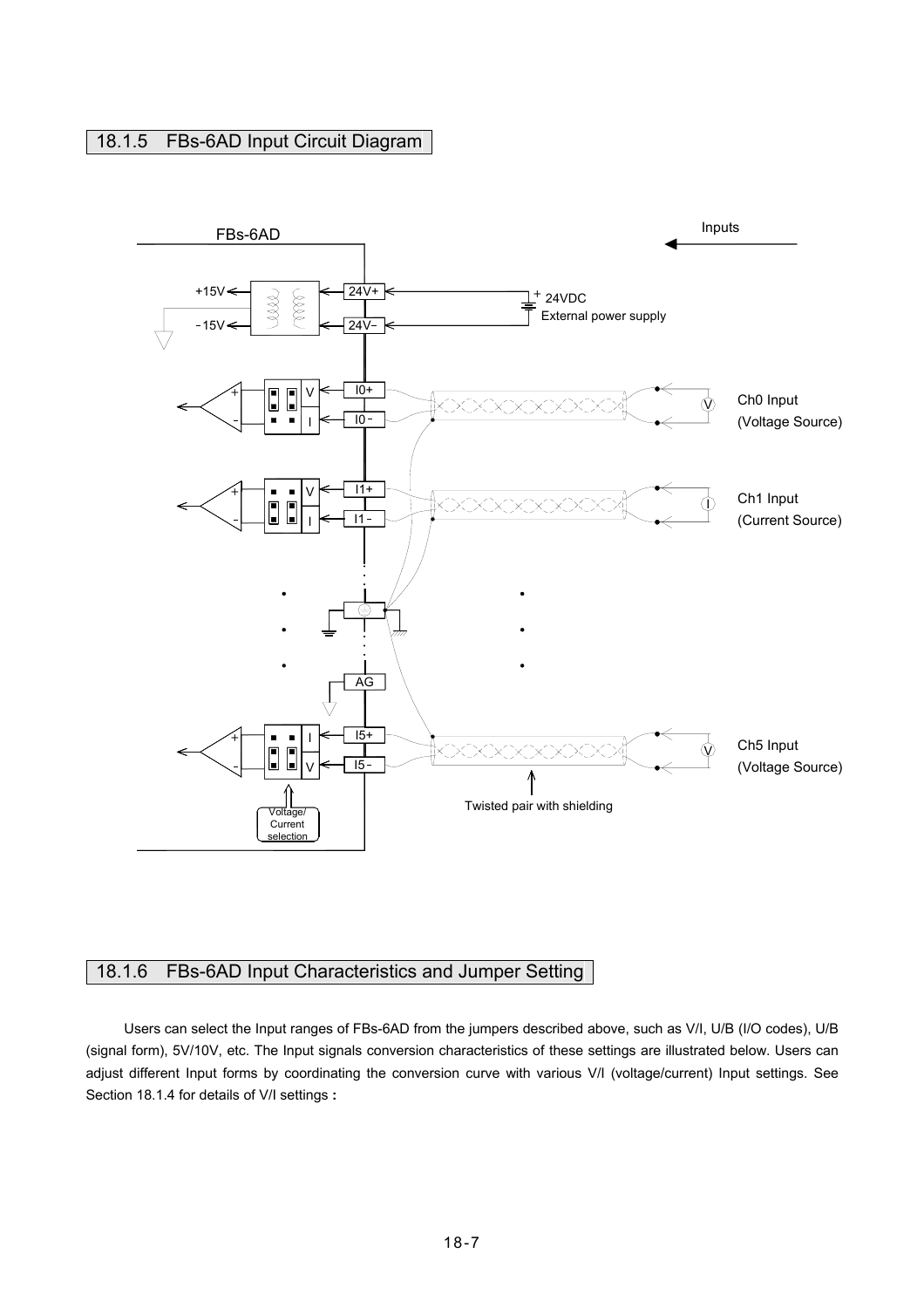# Diagram 1: Bipolar 10V (20mA) Span

| Input | Voltage | $-10V - 10V$              | Jumper  | JP2<br>5V | മ<br>8 8 8<br>JP1         |
|-------|---------|---------------------------|---------|-----------|---------------------------|
| Range | Current | $-20$ m $A \sim 20$ m $A$ | Setting | 10V<br>I۳ | മ =<br><b>FE</b> •<br>JP1 |

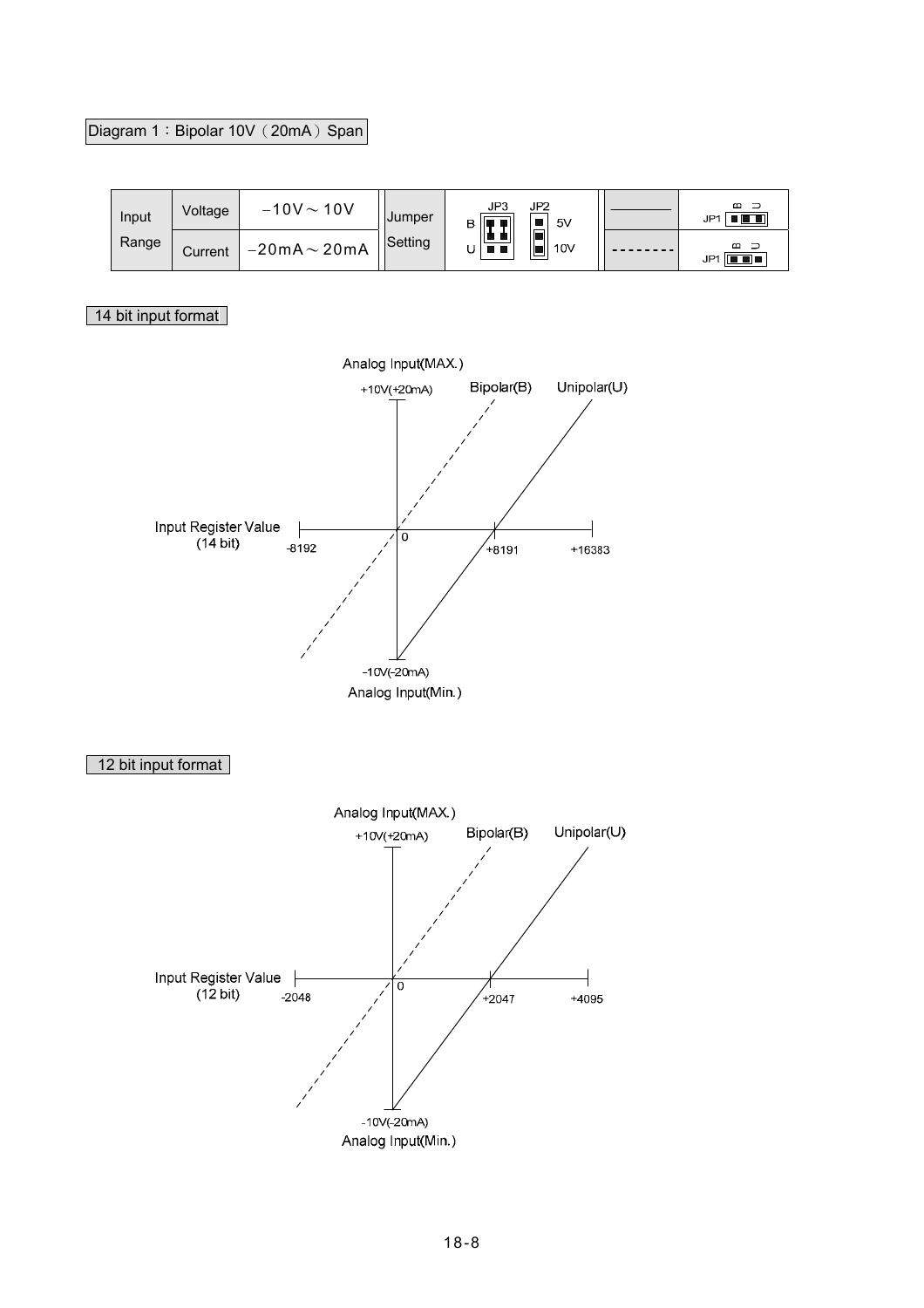# Diagram 2: Bipolar 5V (10mA) Span

| Input | Voltage | $-5V \sim 5V$                | Jumper  | JP3<br>JP2<br>n<br>5V<br>B IIT | മ<br>$\blacksquare$ $\blacksquare$ $\blacksquare$<br>JP' |
|-------|---------|------------------------------|---------|--------------------------------|----------------------------------------------------------|
| Range | Current | $1 - 10$ m $A \sim 10$ m $A$ | Setting | ب<br>10V<br>' I I              | മാ<br><b>FE</b> •<br>JP <sub>1</sub>                     |

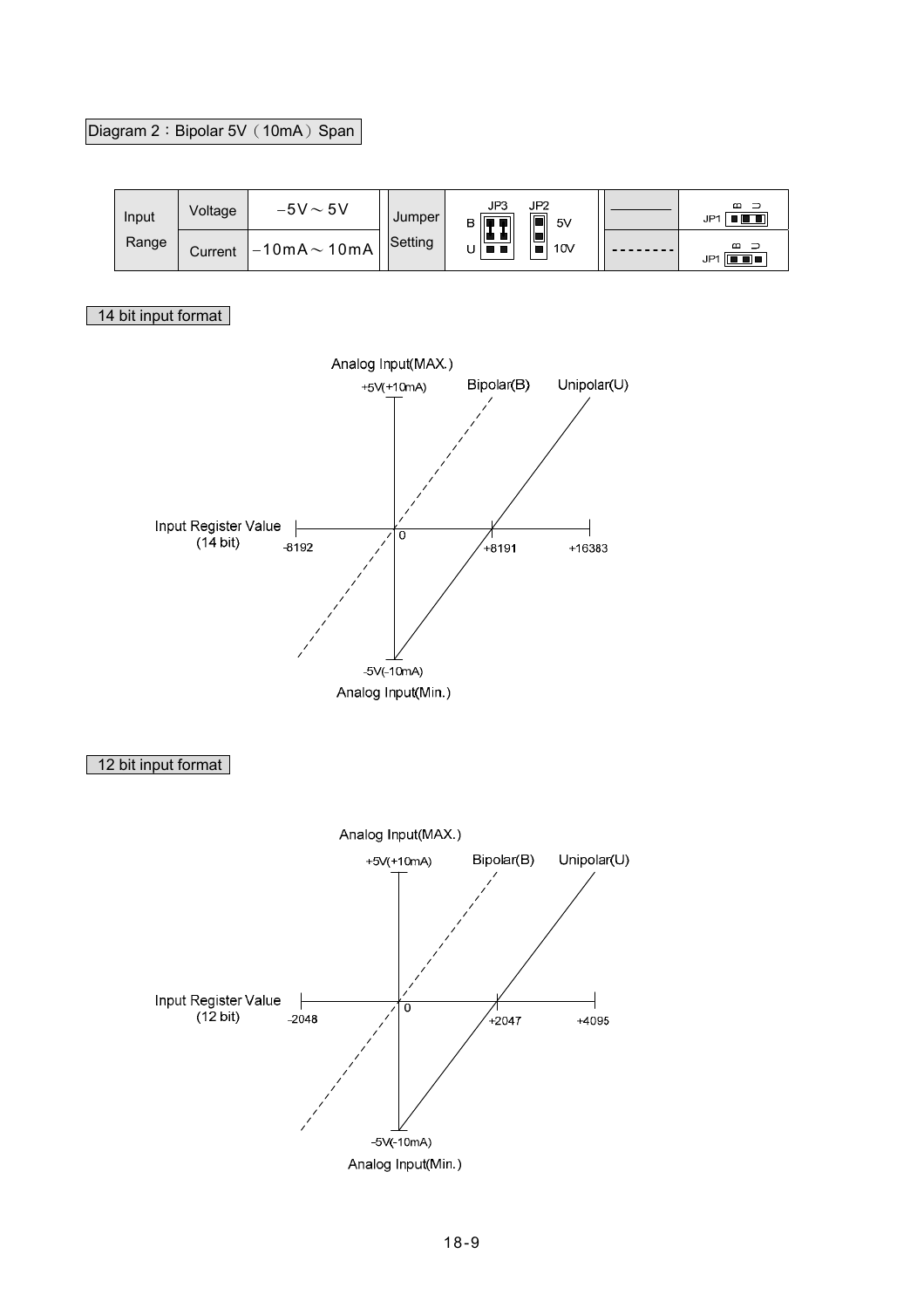# Diagram 3: Unipolar 10V (20mA) Span

| Input | Voltage | $0V \sim 10V$           | Jumper  | JP3<br>JP2<br>5V<br>в | മാ<br>$\blacksquare$ $\blacksquare$ $\blacksquare$<br>JP <sup>1</sup> |
|-------|---------|-------------------------|---------|-----------------------|-----------------------------------------------------------------------|
| Range | Current | $0$ m $A \sim 20$ m $A$ | Setting | ۱F<br>Ш<br>10V<br>ه ا | മാ<br>$\Box$ .<br>JP1                                                 |

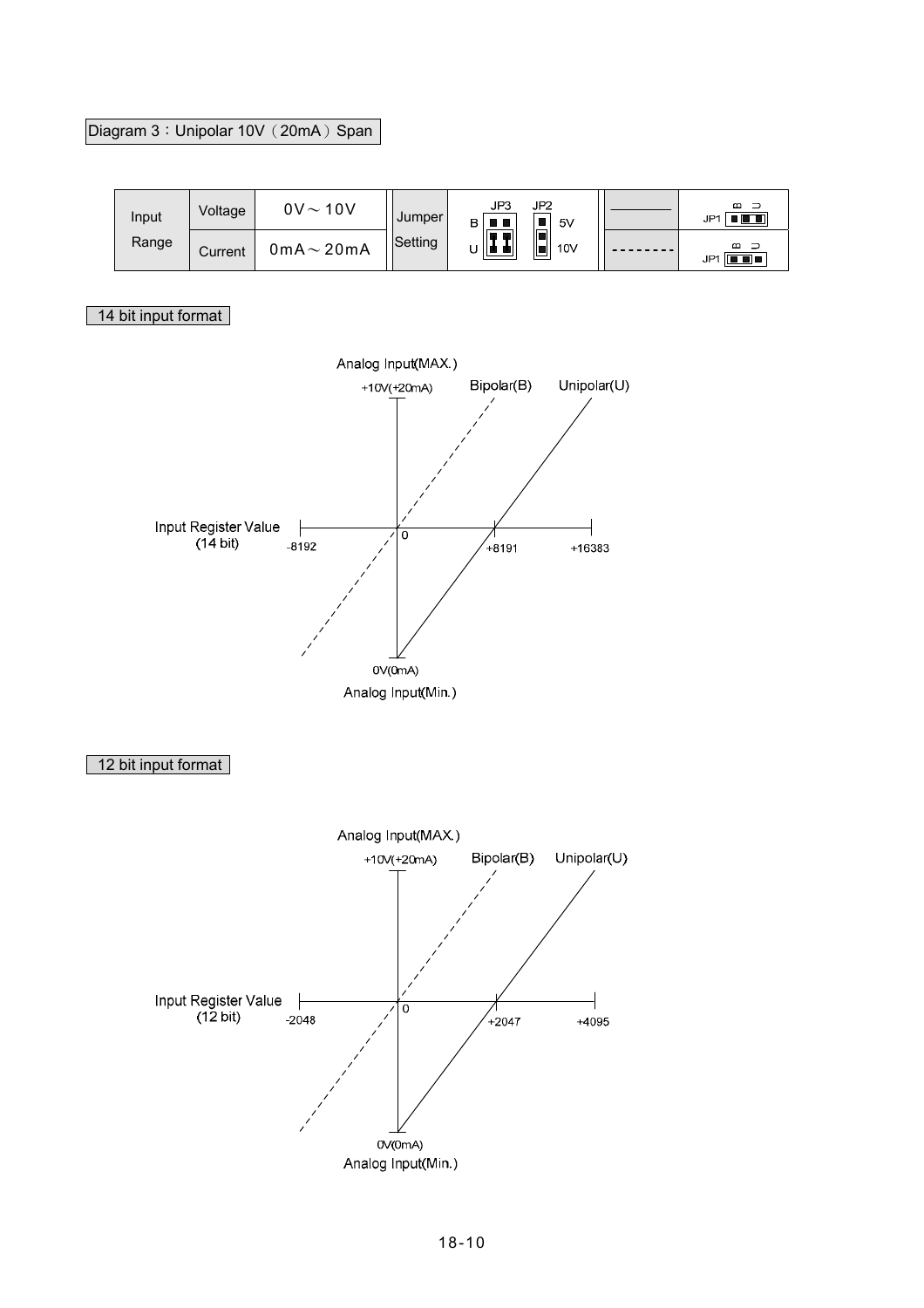# Diagram 4: Unipolar 5V (10mA) Span

| Input | Voltage | $0V \sim 5V$            | Jumper  | JP3<br>JP2<br>$\Box$<br>5V<br>в |  | മ<br>- 3<br>80 C C<br>JP <sub>1</sub> |
|-------|---------|-------------------------|---------|---------------------------------|--|---------------------------------------|
| Range | Current | $0$ m $A \sim 10$ m $A$ | Setting | U<br>la al<br>10V               |  | മാ<br>$\Box$ .<br>JP <sub>1</sub>     |

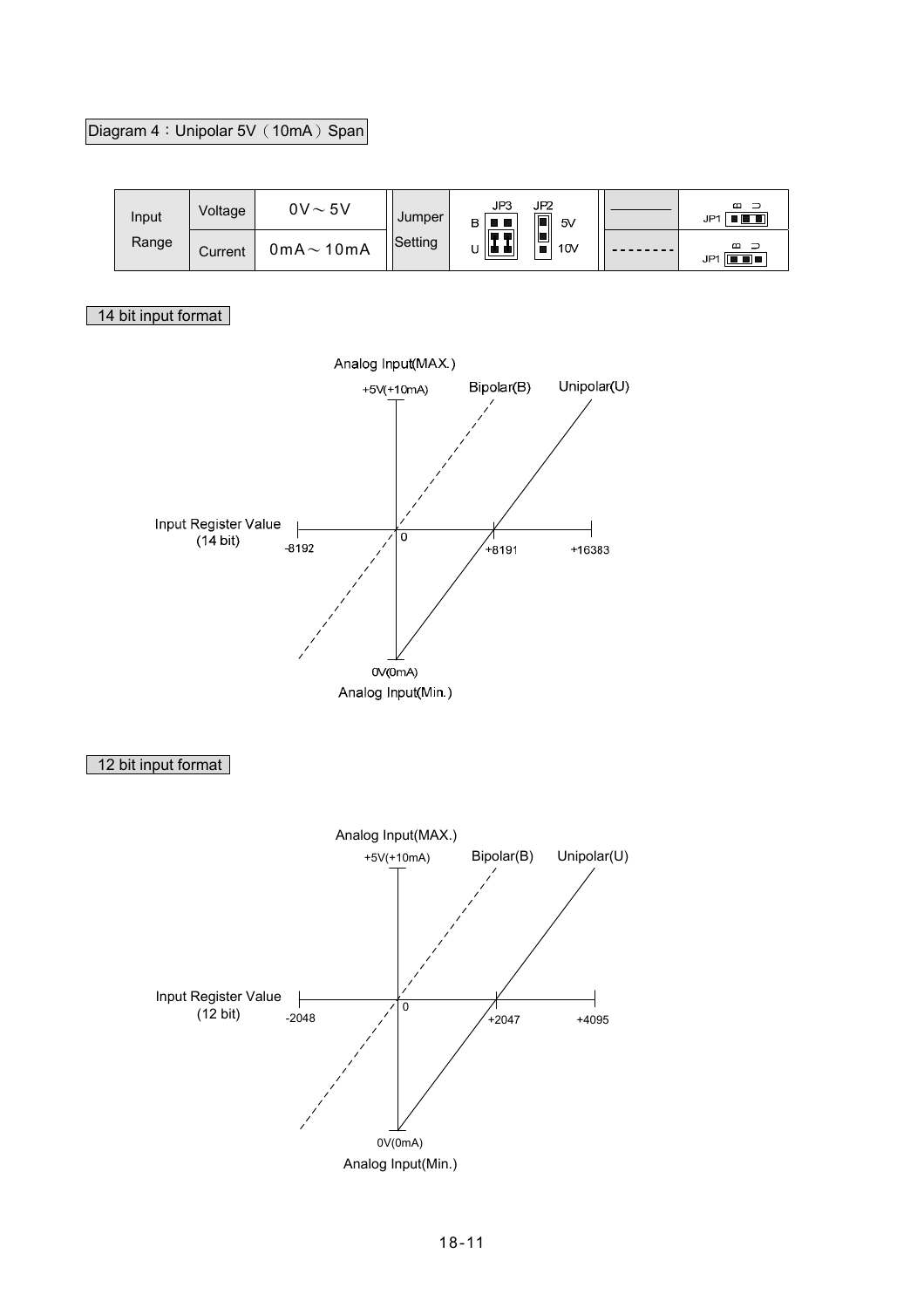# 18.1.7 Configuration of Analog Input

 For the analog input reading of FBs series PLC, there are 3 kinds of data formats used to represent the reading value in compliance with the variation of the external analog inputs. Also, it supports the average method to improve the drift of the reading value away from the noise interference or unstable original analog signal.

 The WinProladder provides the friendly and convenient operation interface for the purpose of analog input configuration. There are "analog input data format", "valid bits", and "number of average" for settings.

### The procedures for analog inputs configuration with WinProladder

Click the item "I/O Configuration" which in Project Windows **:** 



● If FBs main unit connects with AD Expansion nodule, then it will auto detect and allotted the system resource(IR).

|                            | <b>Kat I/O Configuration MC v4.x</b> |                                                                                          | 즤            |
|----------------------------|--------------------------------------|------------------------------------------------------------------------------------------|--------------|
| Utilization                |                                      | Temp. Configuration<br>Al Configuration<br>Input Setup                                   | $\leftarrow$ |
| 1/0 No.                    | Function                             |                                                                                          |              |
| XO                         | Undefined                            |                                                                                          |              |
| $\times1$                  | Undefined                            | Al Data Format:<br><b>C</b> 14-bit Format<br>C 12-bit Format                             |              |
| X <sub>2</sub>             | Undefined                            | Al Modules <sup>-</sup><br>∵Al Setup                                                     |              |
| X3<br>$\times4$            | Undefined<br>Undefined               |                                                                                          |              |
| $\times 5$                 | Undefined                            | Position<br>Module Name<br><b>Start Address</b><br>Address Valid bit<br>Times of Average |              |
| X6                         | Undefined                            | FBs-6AD<br>R3840<br>▼Ⅲ<br>ch0 R3840<br>14-bit                                            |              |
| X7                         | Undefined                            |                                                                                          |              |
| $\times 8$                 | Undefined                            | ▼∥2<br>12-bit<br>ch1 R3841                                                               |              |
| X9                         | Undefined                            | ▼∥3<br>ch2 R3842<br>14-bit                                                               |              |
| $\times 10$<br>$\times$ 11 | Undefined<br>Undefined               | ch3 R3843<br>$12-bit$<br>$\mathbf{v}$   4                                                |              |
| $\times$ 12                | Undefined                            |                                                                                          |              |
| X13                        | Undefined                            | 115<br>ch4 R3844<br>14-bit                                                               |              |
| $\times$ 14                | Undefined                            | ▼∥6<br>ch5 R3845<br>12-bit                                                               |              |
| $\times$ 15                | Undefined                            | $\mathbf{F}$<br>⊣                                                                        |              |
|                            |                                      |                                                                                          |              |
| Y0<br>Υ1                   | Undefined<br>Undefined               |                                                                                          |              |
| ⊣∣                         | ▸                                    |                                                                                          |              |
|                            |                                      |                                                                                          |              |
|                            |                                      | $\sqrt{a}$<br>X Cancel                                                                   |              |
|                            |                                      |                                                                                          |              |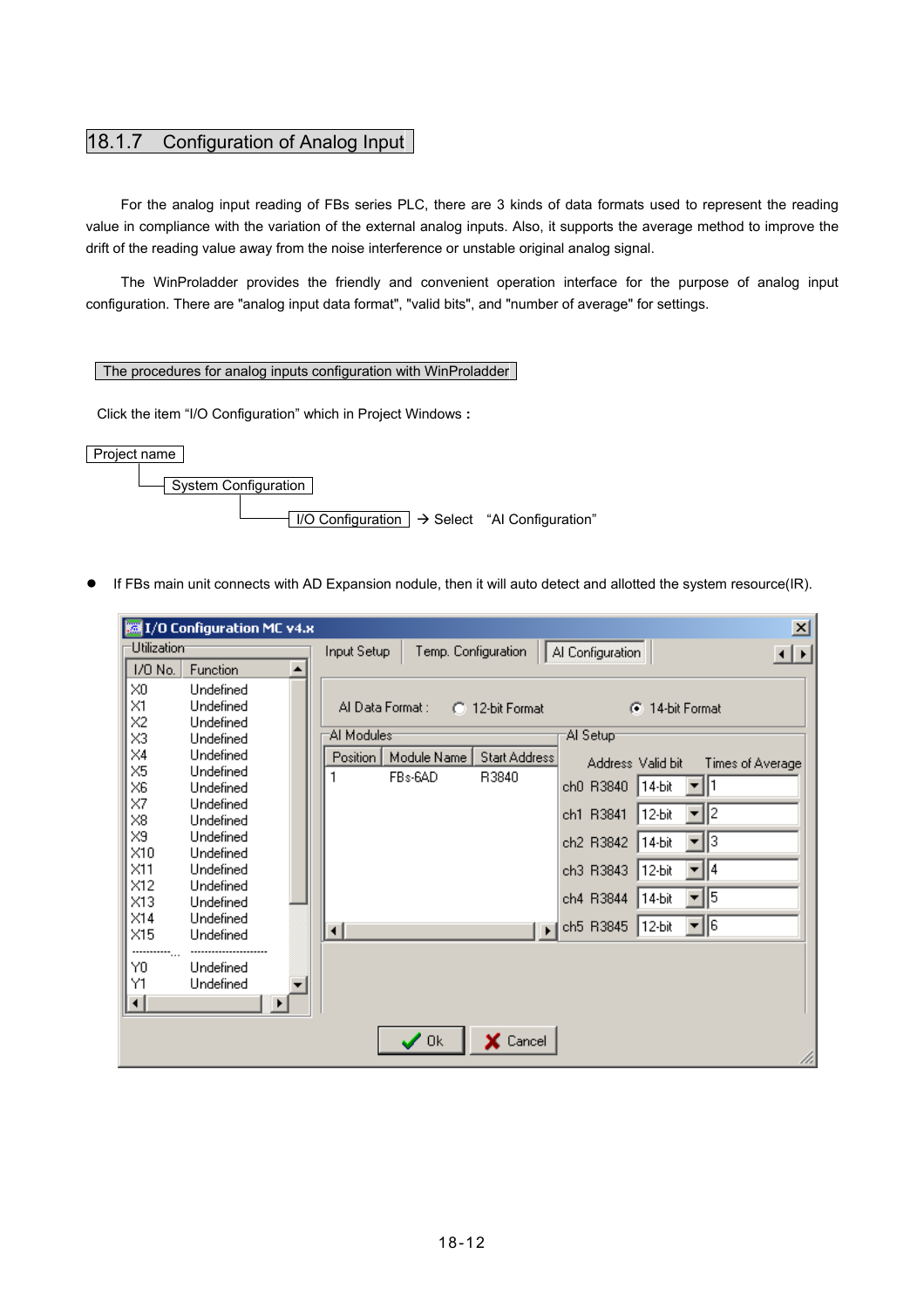Description of the configuration screen:

- AI Data Format **:** All analog inputs can be assigned as 12-bit or 14-bit resolution of data format.
- AI Modules **:** This window displays the information of installed analog input modules, click the selective module will bring the setting window for valid bits and times of average.
- AI Setup **:** When the data format is 12-bit resolution, each channel of analog input can be allowed to set the times of average; When the data format is 14-bit resolution, each channel of analog input can be allowed to set the valid bits and times of average.

### AI Data Format

 $\bullet$  12-bit resolution with sign representation (-2048 $\sim$ 2047):

| B15 B14 B13 B12 B11 B10 B9 B8 B7 B6 B5 B4 B3 B2 B1 B0                                      |  |  |  |  |  |  |  |  |
|--------------------------------------------------------------------------------------------|--|--|--|--|--|--|--|--|
| B11  B11  B11  B11   0/1   0/1   0/1   0/1   0/1   0/1   0/1   0/1   0/1   0/1   0/1   0/1 |  |  |  |  |  |  |  |  |

 $*$  B11 = 0--------- Positive reading value

1--------- Negative reading value

 $*$  B<sub>15</sub> $\sim$  B<sub>12</sub> = B<sub>11</sub>

• 12-bit resolution without sign representation  $(0 \sim 4095)$ :

| B15  B14  B13  B12  B11  B10   B9   B8   B7   B6   B5   B4   B3   B2   B1 |  |  |                                                                             |  |  |  |  | - RO |
|---------------------------------------------------------------------------|--|--|-----------------------------------------------------------------------------|--|--|--|--|------|
|                                                                           |  |  | 0/1   0/1   0/1   0/1   0/1   0/1   0/1   0/1   0/1   0/1   0/1   0/1   0/1 |  |  |  |  |      |

 $\bullet$  14-bit but valid 12-bit resolution with sign representation (-8192 $\sim$ 8188):

| B15  B14  B13  B12  B11  B10   B9   B8   B7   B6   B5   B4   B3   B2   B1   B0 |  |  |  |  |  |  |  |  |
|--------------------------------------------------------------------------------|--|--|--|--|--|--|--|--|
|                                                                                |  |  |  |  |  |  |  |  |

 $* B13 = 0$ --------- Positive reading value

1--------- Negative reading value

 $* B15 \sim B14 = B13$ ; B1  $\sim$  B0 = 0

\* In this Data Format, because B1 and B0 are fixed 0 then value change by times of 4.

• 14-bit but valid 12-bit resolution without sign representation ( $0 \sim 16380$ ):

| B15  B14  B13  B12  B11  B10   B9   B8   B7   B6   B5   B4   B3   B2   B1   B0 |  |  |  |  |  |                                                                               |  |  |
|--------------------------------------------------------------------------------|--|--|--|--|--|-------------------------------------------------------------------------------|--|--|
|                                                                                |  |  |  |  |  | 0   0/1   0/1   0/1   0/1   0/1   0/1   0/1   0/1   0/1   0/1   0/1   0/1   0 |  |  |

 $*$ In this Data Format, because B1 and B0 are fixed 0 then value change by time of 4.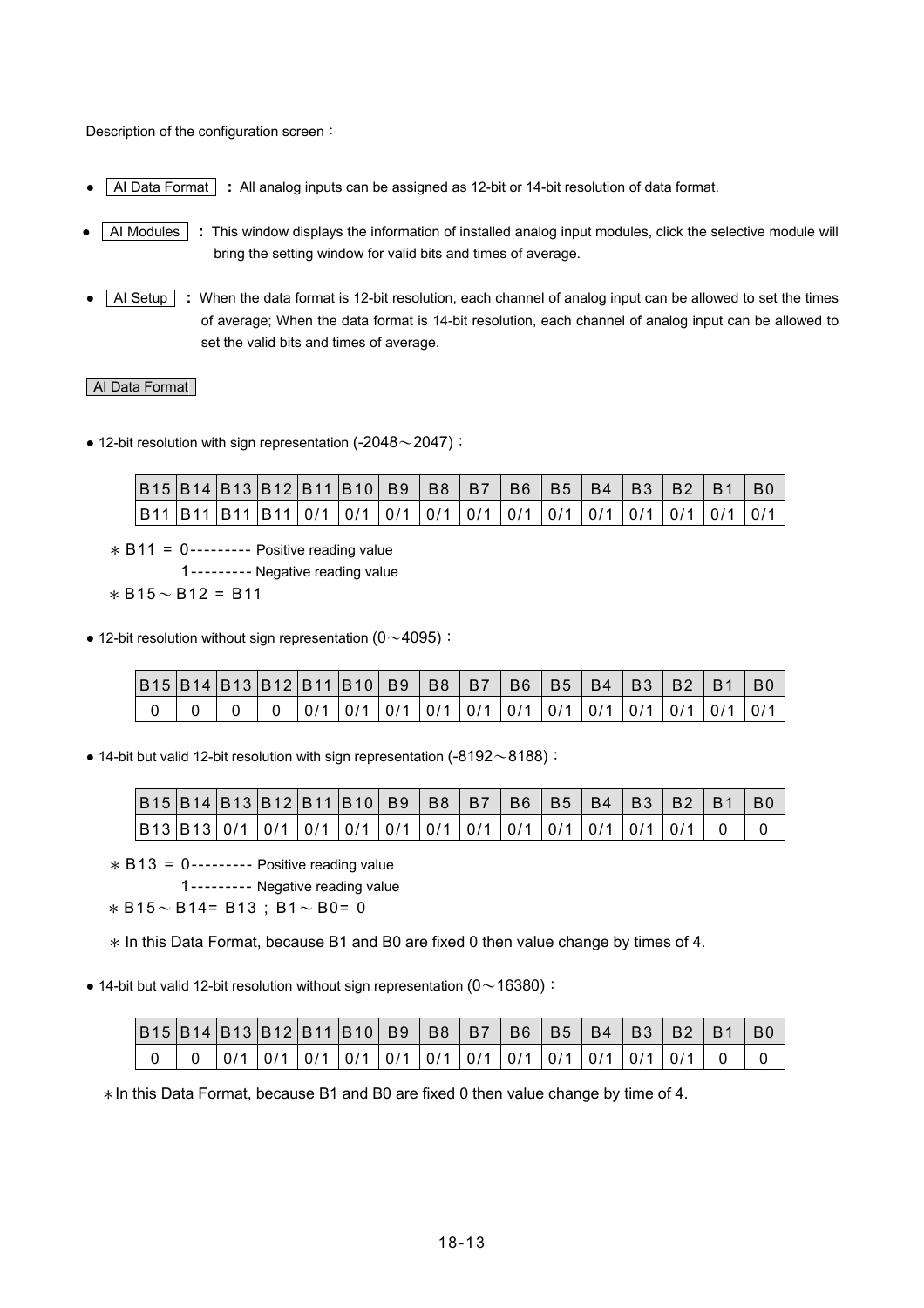$\bullet$  14-bit resolution with sign representation (-8192 $\sim$ 8191):

| B15 B14 B13 B12 B11 B10  B9   B8   B7   B6   B5   B4   B3   B2   B1   B0 |  |  |  |  |  |  |  |  |
|--------------------------------------------------------------------------|--|--|--|--|--|--|--|--|
|                                                                          |  |  |  |  |  |  |  |  |

 $* B13 = 0$ --------- Positive reading value

1--------- Negative reading value

```
* B15 \sim B14 = B13
```
• 14-bit resolution without sign representation (0 $\sim$  16383):

| B15  B14  B13  B12  B11  B10   B9   B8   B7   B6   B5   B4   B3   B2   B1   B0 |  |  |                                                                                         |  |  |  |  |  |
|--------------------------------------------------------------------------------|--|--|-----------------------------------------------------------------------------------------|--|--|--|--|--|
|                                                                                |  |  | $0$   0/1   0/1   0/1   0/1   0/1   0/1   0/1   0/1   0/1   0/1   0/1   0/1   0/1   0/1 |  |  |  |  |  |

### Relative registers of AI configuration

 This introduction is for HMI or SCADA User, because they may modify through registers. Winprolader's User can ignore this introduction. When you configure Analog Input format with Winproladder, these value of registers will be finished.

| Register          | Content | Description                                                                                             |
|-------------------|---------|---------------------------------------------------------------------------------------------------------|
| D4042             | 5612H   | all analog inputs are the 12-bit resolution; it is allowed to set times of average for each<br>channel. |
| $^{\prime\prime}$ | 5614H   | all analog inputs are the 14-bit resolution; it is allowed to set times of average for each<br>channel. |

| Register          | Content   | Description                               |
|-------------------|-----------|-------------------------------------------|
| D4006             | $BO = 0$  | AI channel 0 is valid 12-bit resolution.  |
|                   | $B0 = 1$  | AI channel 0 is valid 14-bit resolution.  |
| $^{\prime\prime}$ |           |                                           |
| D4006             | $B15 = 0$ | AI channel 15 is valid 12-bit resolution. |
|                   | $B15 = 1$ | Al channel 15 is valid 14-bit resolution. |
| D4007             | $BO = 0$  | AI channel 16 is valid 12-bit resolution. |
|                   | $B0 = 1$  | AI channel 16 is valid 14-bit resolution. |
| $^{\prime\prime}$ |           |                                           |
| D4007             | $B15 = 0$ | AI channel 31 is valid 12-bit resolution. |
|                   | $B15 = 1$ | AI channel 31 is valid 14-bit resolution. |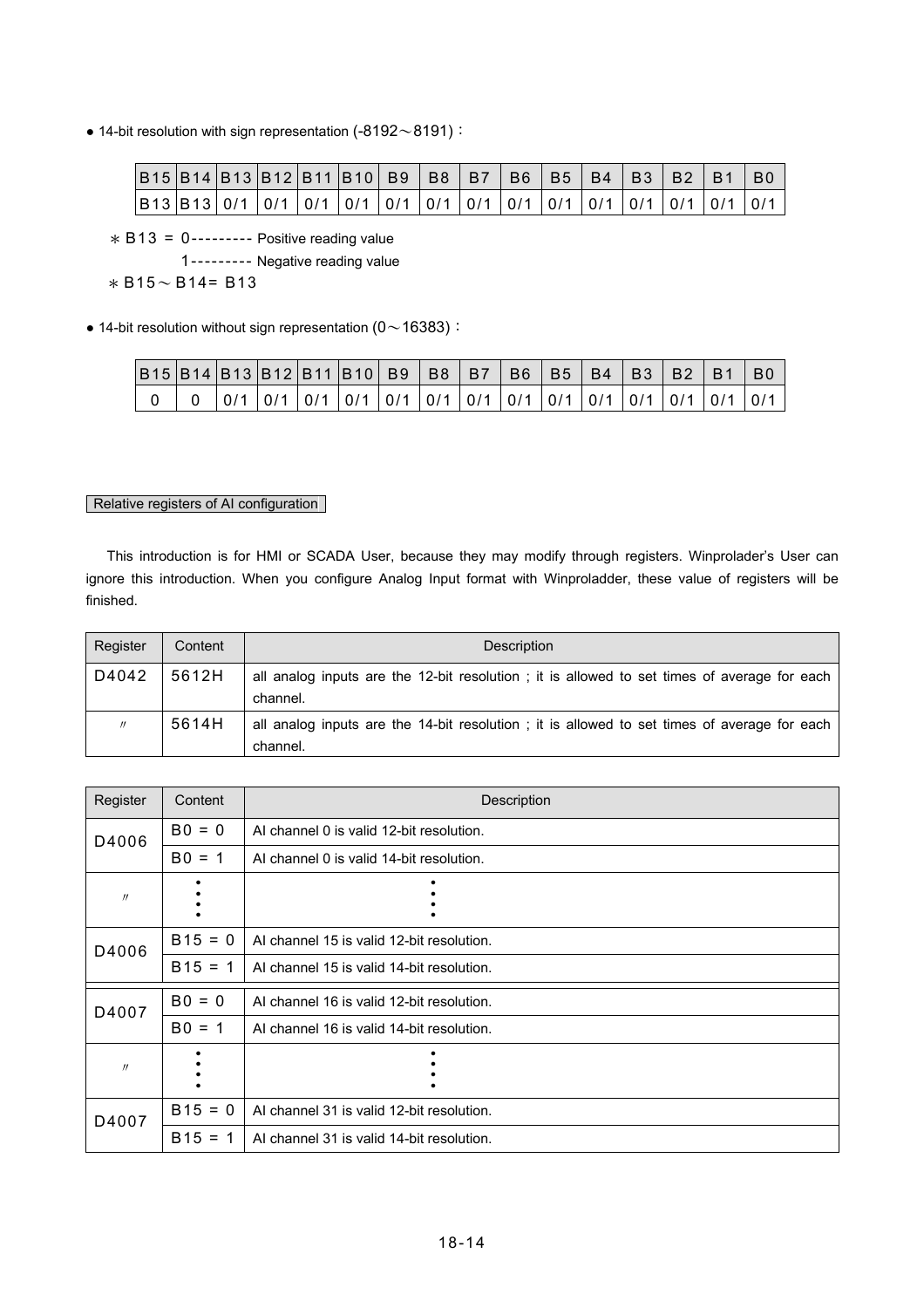| Register | Content   | Description                               |
|----------|-----------|-------------------------------------------|
| D4008    | $BO = 0$  | AI channel 32 is valid 12-bit resolution. |
|          | $B0 = 1$  | AI channel 32 is valid 14-bit resolution. |
| $\prime$ |           |                                           |
| D4008    | $B15 = 0$ | AI channel 47 is valid 12-bit resolution. |
|          | $B15 = 1$ | AI channel 47 is valid 14-bit resolution. |
| D4009    | $BO = 0$  | AI channel 48 is valid 12-bit resolution. |
|          | $B0 = 1$  | AI channel 48 is valid 14-bit resolution. |
| $\prime$ |           |                                           |
| D4009    | $B15 = 0$ | AI channel 63 is valid 12-bit resolution. |
|          | $B15 = 1$ | AI channel 63 is valid 14-bit resolution. |

| Register | Content     | Description                                                         |
|----------|-------------|---------------------------------------------------------------------|
| D4010    | $1\sim16$   | Low byte is used to define the times of average for AI channel 0.   |
|          | $1 \sim 16$ | High byte is used to define the times of average for AI channel 1.  |
|          |             |                                                                     |
| D4041    | 1 $\sim$ 16 | Low byte is used to define the times of average for AI channel 62.  |
|          | $1 \sim 16$ | High byte is used to define the times of average for AI channel 63. |

※ The default of AI data format is 14-bit resolution, valid 12-bit, and times of average is 1.

※ The legal setting value for times of average is 1~16, if it is not the value **:**

 The default for times of average is 1 when it is valid 12-bit resolution. The default for times of average is 8 when it is valid 14-bit resolution.

# 18.1.8 Tacking on the OFFSET Mode Input

For the process of input for signal source of offset mode (take  $4{\sim}20$ mA input for example), the user can set A/D input range to be  $0 \sim 20$ mA, convert the IR value to unipolar ( $0 \sim 16383$ ), lessen the offset (4mA) value (16383x4/20=3276), then times the maximum input amount (20mA), and divide by the maximum span (4mA~20mA); and it can acquire the offset input conversion from 4mA~20mA reflect to 0~16383, the procedure is as follows **:**

- a. Set the A/D input range of analogue input module to be  $0 \sim 20$  mA.
- b. Add the IR (R3840~R3903) value with  $*$  8192 and then store it into register Rn (the value of Rn is 0~16383).
- c. Deduct 3276 (16383x $\frac{4}{20}$ ) from value of register Rn, and store the calculated value back to register Rn; if the value is negative, clear the content of register Rn to 0 (the value of Rn is  $0 \sim 13107$ ).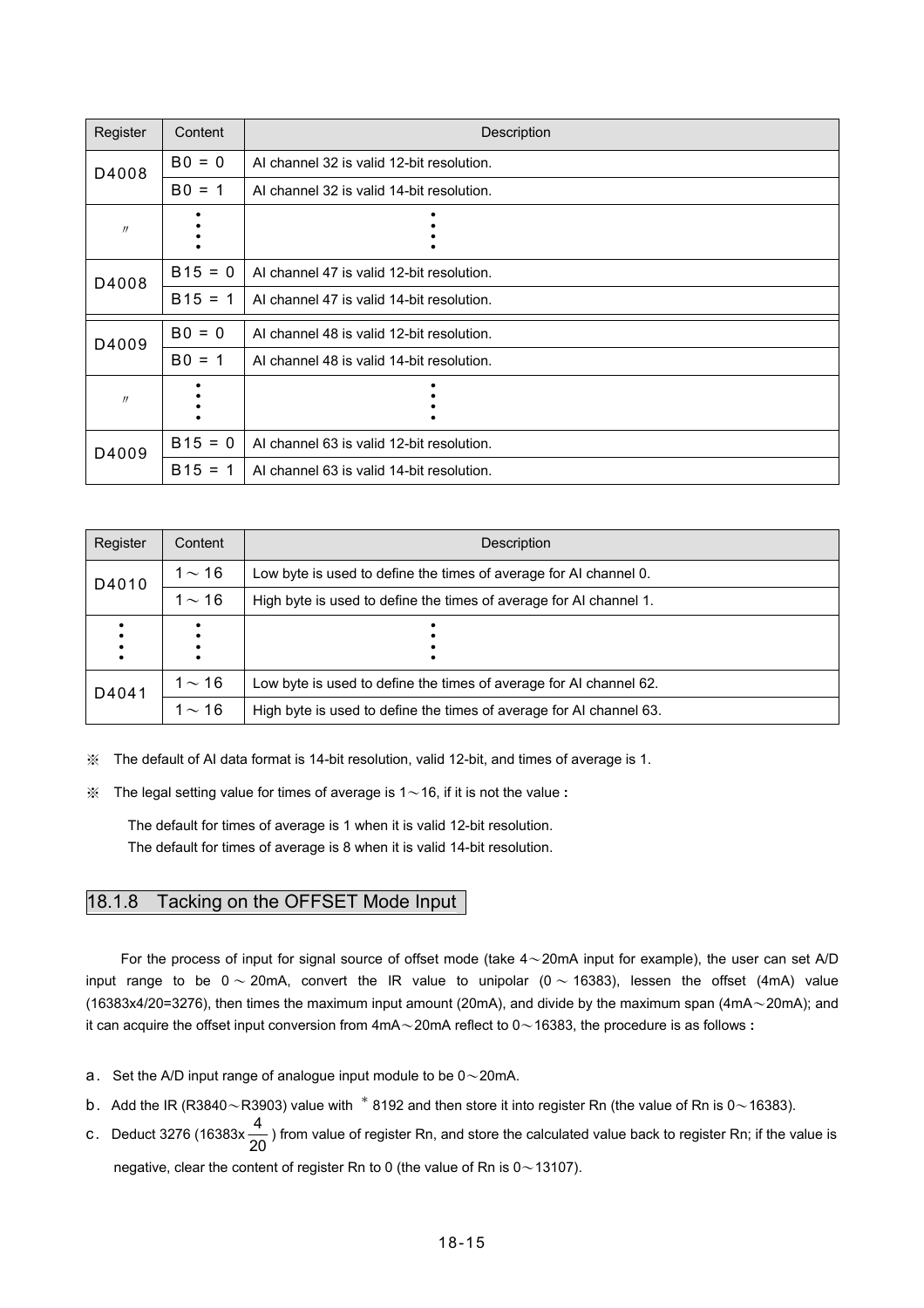- d. The value of register Rn times 20 and then divide by 16 (Rn x  $\frac{20}{16}$ ), and it will convert the 4mA~20mA input to range of  $0 \sim 16383$ .
- e. To sum up the items from  $a \sim d$ , the mathematical equation is as follows:

\n 76383\n \n 0\n 
$$
\times \frac{20}{16}
$$
\n \n 0\n  $\times \frac{20}{16}$ \n \n 16383\n \n 20

\n \n 16383\n \n 16383\n \n 20

\n \n 16383\n \n 20

\n \n 16383\n \n 20

\n \n 16383\n \n 20

\n \n 20

\n \n 20

\n \n 21

\n \n 22

\n \n 23

\n \n 24

\n \n 25

\n \n 26

\n \n 27

\n \n 28

\n \n 29

\n \n 20

\n \n 21

\n \n 22

\n \n 23

\n \n 24

\n \n 25

\n \n 26

\n \n 27

\n \n 28

\n \n 29

\n \n 29

\n \n 20

\n \n 21

\n \n 22

\n \n 23

\n \n 24

\n \n 25

\n \n 26

\n \n 27

\n \n 28

\n \n 29

\n \n 29

\n \n 20

\n \n 21

\n \n 22

\n \n 23

\n \n 24

\n \n 25

\n \n 26

\n \n 27

\n \n 28

\n \n 29

\n

- $\%$  Special to 4~20 mA Offset mode, you can use FUN32 to substitute for processing above, but another offset mode please refer to above processing.
- \* note **:** Step b "Add 8192" is means input code setting in bipolar mode( JP1 setting in position B). If input code setting in unipolar mode (JP1 setting in position U) then you don't have to "Add 8192".

### Using Linear Conversion(FUN33) reading on 4~20mA OFFSET mode

 Except using the above mathematical methods and FUN32 to read 4~20mA analog reading conversion, when the OS version is later than 4.08 (including), you may use linear conversion instruction (FUN33) to read 4~20mA conversion input parameters.



• When M0 is "ON", it will continuous perform 6 registers of conversion starting from R0, where R1000 is the starting address of the table of the conversion parameters, and the corresponding values will be stored into  $R50 - R55$ .

#### The converted result is in below:

|                |       | Τs    |                 |         |
|----------------|-------|-------|-----------------|---------|
|                | R1000 | 3276  |                 |         |
|                | R1001 | 16383 |                 |         |
|                | R1002 | 0     |                 |         |
|                | R1003 | 16383 |                 |         |
|                | S     |       |                 | D       |
| R <sub>0</sub> | 0     |       | <b>R50</b>      | $-4094$ |
| R <sub>1</sub> | 3000  |       | R <sub>51</sub> | $-345$  |
| R <sub>2</sub> | 6000  |       | R <sub>52</sub> | 3405    |
| R <sub>3</sub> | 9000  |       | R <sub>53</sub> | 7155    |
| R4             | 12000 |       | <b>R54</b>      | 10904   |
| R <sub>5</sub> | 16383 |       | <b>R55</b>      | 16383   |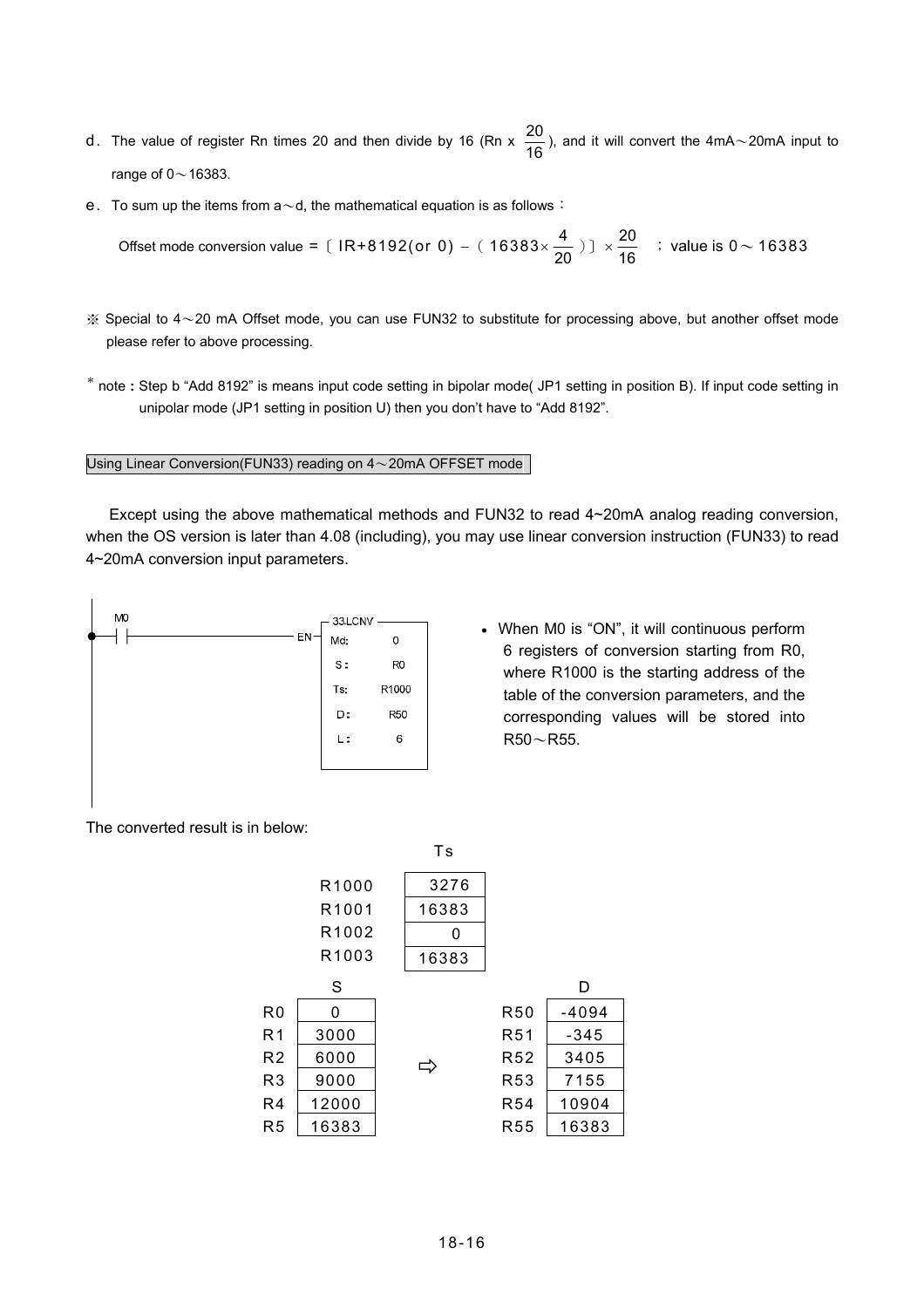# 18.2 FBs-4DA/2DA Analog Output Module

FBs-4DA and FBs-2DA are two of the analog output modules of FATEK FBs series PLC. They provide 4 and 2 channels 14 bits D/A output respectively. Base on the different jumper settings it can provide varieties of current or voltage output signal. The output code can be configured as unipolar or bipolar which makes the relation of output code and real output signal more intuitive. For safety, the output signal will be automatically forced to zero(0V or 0mA) when the module is not serviced by CPU for 0.5 second.

# 18.2.1 Specifications of FBs-4DA/2DA

|                                                 | <b>Item</b>                 |        | Specifications                                                                  |                                                              | Remark                             |
|-------------------------------------------------|-----------------------------|--------|---------------------------------------------------------------------------------|--------------------------------------------------------------|------------------------------------|
| <b>Total Channel</b>                            |                             |        | 4 Channel (FBs-4DA) · 2 Channel (FBs-2DA)                                       |                                                              |                                    |
|                                                 | <b>Digital Output Value</b> |        | $-8192 - +8191$ (Bipolar) or 0 ~ 16383(Unipolar)                                |                                                              |                                    |
| Span                                            | Bipolar*                    | $*10V$ | *1. Voltage: $-10 \sim 10V$ 5. Current: $-20 \sim 20mA$                         |                                                              |                                    |
| Of                                              |                             | 5V     | 2. Voltage : $-5 \sim 5$ V                                                      | 6. Current : $-10 \sim 10$ mA                                | *: It means the default<br>setting |
| Analog                                          | Unipolar                    | 10V    | 3. Voltage: $0 \sim 10V$                                                        | 7. Current: $0 \sim 20 \text{mA}$                            |                                    |
| output                                          |                             | 5V     | 4. Voltage: $0 \sim 5V$                                                         | 8. Current: $0 \sim 10 \text{mA}$                            |                                    |
| Resolution                                      |                             |        | 14 bits                                                                         |                                                              |                                    |
| Finest resolution                               |                             |        | $0.3$ mV(Voltage) $\cdot$ 0.61µA(Current)                                       |                                                              |                                    |
| I/O Points Occupied                             |                             |        | 4(4DA) or 2(2DA) OR(Output register)                                            |                                                              |                                    |
| Accuracy                                        |                             |        | Within $\pm 1\%$ of full scale                                                  |                                                              |                                    |
| <b>Conversion Time</b>                          |                             |        | Updated each scan                                                               |                                                              |                                    |
| Maximum accommodation<br>for resistance loading |                             |        | Voltage: $500\Omega \sim 1 \text{M}\Omega$<br>Current: $0\Omega \sim 500\Omega$ | The deviation will be<br>enlarged if exceeding this<br>range |                                    |
| Isolation                                       |                             |        | Transformer(Power) and photocouple(Signal)                                      |                                                              |                                    |
| Indicator(s)                                    |                             |        | 5V PWR LED                                                                      |                                                              |                                    |
| Internal Power Consumption                      |                             |        | $5V \cdot 20mA$                                                                 |                                                              |                                    |
| <b>Operating Temperature</b>                    |                             |        | $0\nthicksim 60$ °C                                                             |                                                              |                                    |
| Storage Temperature                             |                             |        | $-20\sim80$ °C                                                                  |                                                              |                                    |
| External power supply                           |                             |        | 24V-15%/+20% · 120mA(4DA) · 70mA(2DA)                                           |                                                              |                                    |
| <b>Dimensions</b>                               |                             |        | 40(W)x90(H)x80(D) mm                                                            |                                                              |                                    |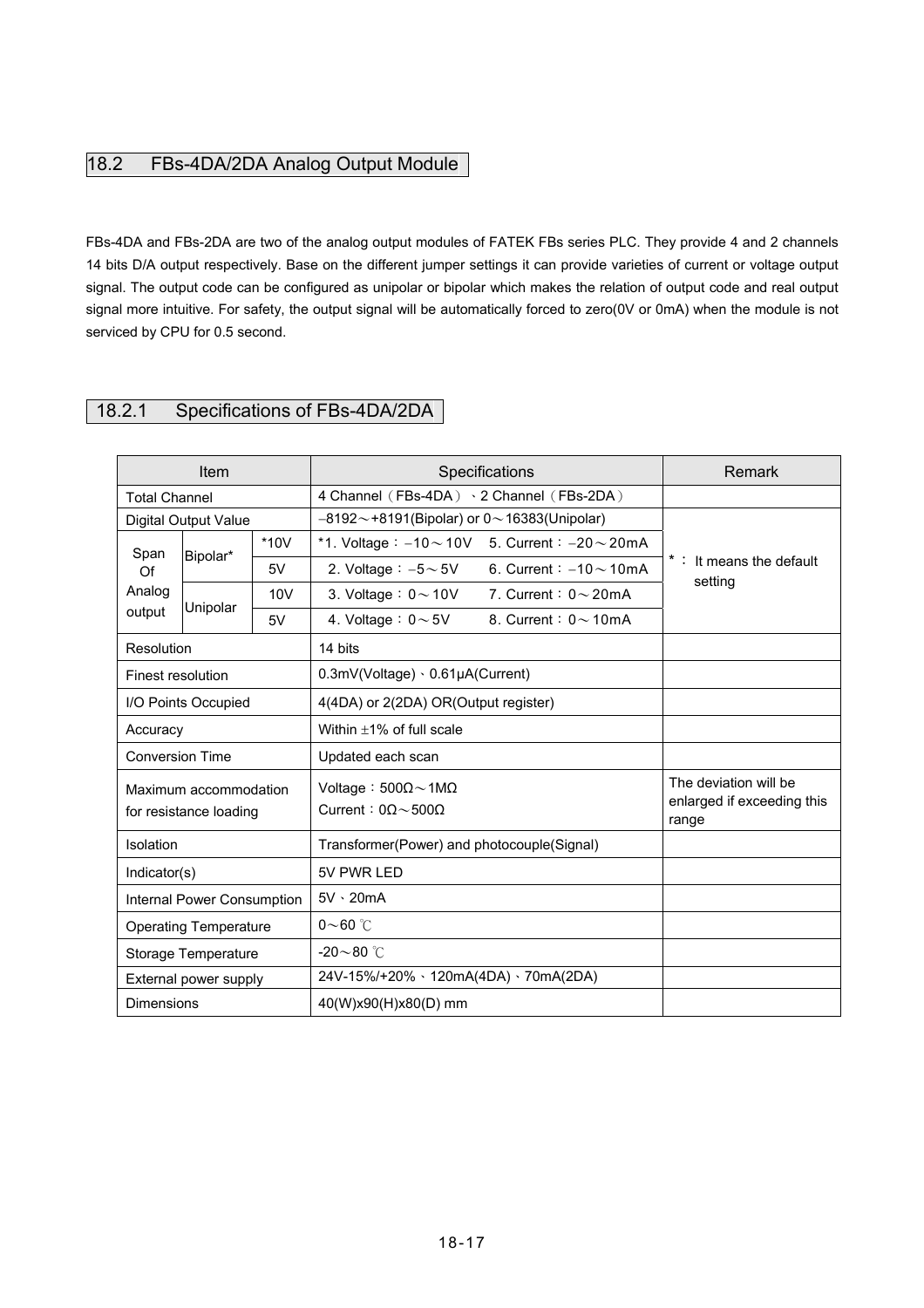## 18.2.2 The Procedure of Using FBs-4DA/2DA Analog Output Module



## 18.2.3 Address Allocation of FBs-PLC Analog Outputs

FBs-4DA/2DA Provides 4 points of outputs(4DA) or 2 points of outputs(2DA). The I/O addressing of output is beginning from the module closest to main unit; it is orderly numbered as  $CH0\sim CH1$  (1st module),  $CH2\sim CH3$  (2nd module), CH4~CH5 (3rd module)…… and increased with occurring order number, which reaches 64 points in total, and they are corresponding to the respective internal analogue output registers (so called OR register) R3904~R3967. User needs only to expand connecting FBs-DA modules through expansion interface, and main unit will automatically detect the quantity of the outputs and send out the value to corresponding output of each DA modules. The following table is detailed OR registers (R3904~R3967) corresponding to the expansion analogue outputs (CH0~CH63). WinProladder will automatically detect and calculate the ORs on the system after connecting to the PLC. Users may refer to the I/O Module Number Configuration provided by WinProladder in order to find out the exact I/O address of each expansion module to facilitate programming.

### I/O allocation of FBs-2DA

| Numeric Output         |                  | Contents (CH0 $\sim$ CH63)                                                                                                                                                                                                                            | Output lable           |               |
|------------------------|------------------|-------------------------------------------------------------------------------------------------------------------------------------------------------------------------------------------------------------------------------------------------------|------------------------|---------------|
| Register (OR)          |                  | B <sub>15</sub> B <sub>14</sub> B <sub>13</sub> B <sub>12</sub> B <sub>11</sub> B <sub>10</sub> B <sub>9</sub> B <sub>8</sub> B <sub>7</sub> B <sub>6</sub> B <sub>5</sub> B <sub>4</sub> B <sub>3</sub> B <sub>2</sub> B <sub>1</sub> B <sub>0</sub> | Of FBs-2DA             |               |
| $OR + 0$               | $\ast$<br>$\ast$ | B <sub>0</sub><br><b>B</b> <sub>13</sub><br>CHO output value                                                                                                                                                                                          | CH <sub>0</sub>        | FBs-2DA       |
| $OR+1$                 | $\ast$<br>$\ast$ | CH1 output value                                                                                                                                                                                                                                      | CH <sub>1</sub>        |               |
| $OR+2$                 | $\ast$<br>$\ast$ | CH <sub>2</sub> output value                                                                                                                                                                                                                          | CH <sub>0</sub>        | FBs-2DA       |
| $OR+3$                 | $\ast$<br>$\ast$ | CH <sub>3</sub> output value                                                                                                                                                                                                                          | CH <sub>1</sub>        |               |
| $\bullet$<br>$\bullet$ | $\bullet$        |                                                                                                                                                                                                                                                       | $\bullet$<br>$\bullet$ |               |
| $\bullet$<br>$\bullet$ |                  |                                                                                                                                                                                                                                                       | $\bullet$<br>$\bullet$ | Other modules |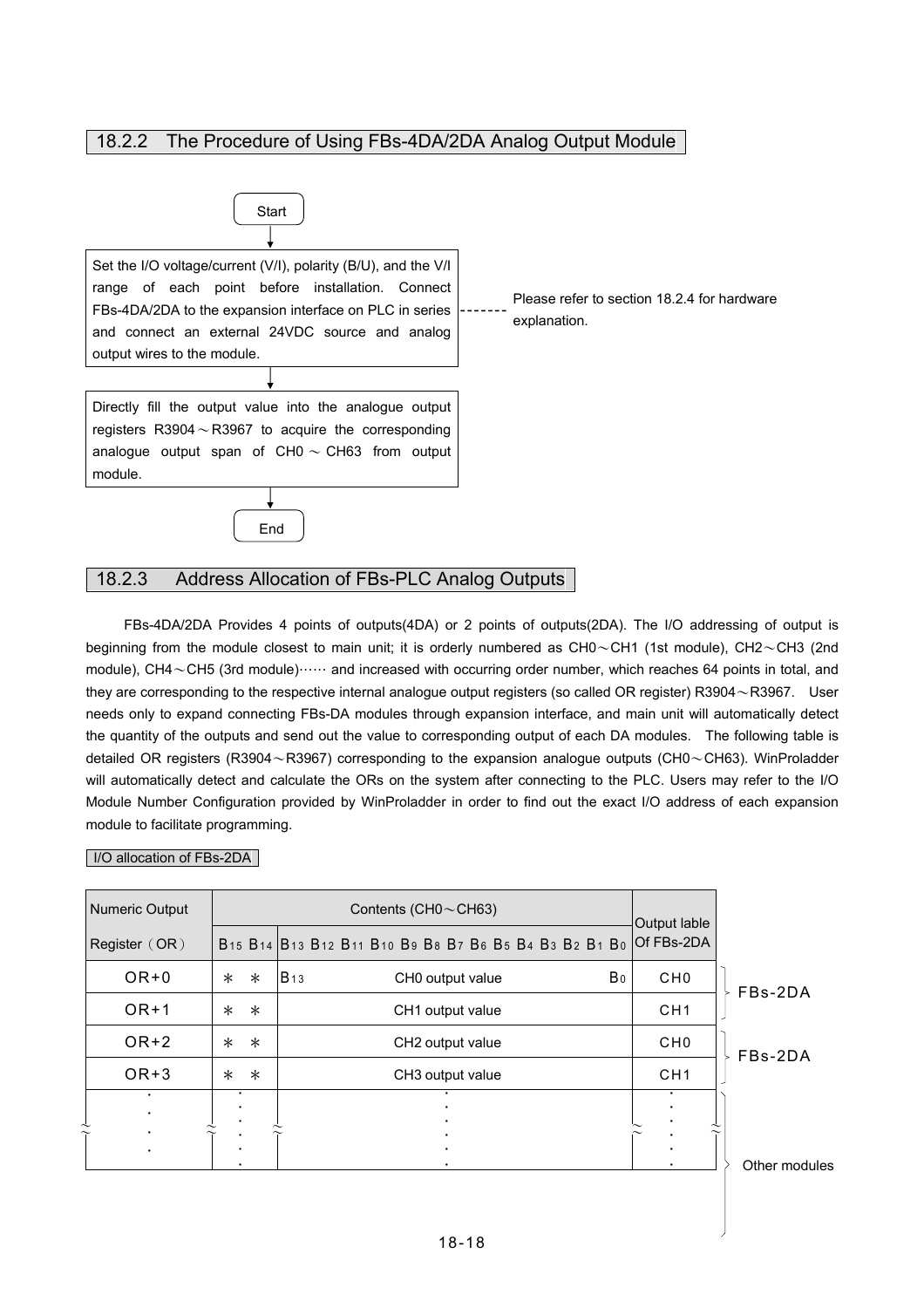| R3966 | Depends on module type | CHX |
|-------|------------------------|-----|
| R3967 | Depends on module type | снх |

 $*$  \* ------------ Unipolar code output  $(0 \sim 16383)$ , B14 · B15 = 00 Bipolar code output (-8192 $\sim$ 8191), B14  $\cdot$  B15 = B13

# I/O allocation of FBs-4DA

| Numeric Output |        | Contents (CH0 $\sim$ CH63) |                                                                                                                                                                                                                                                       |                |                            |               |
|----------------|--------|----------------------------|-------------------------------------------------------------------------------------------------------------------------------------------------------------------------------------------------------------------------------------------------------|----------------|----------------------------|---------------|
| Register (OR)  |        |                            | B <sub>15</sub> B <sub>14</sub> B <sub>13</sub> B <sub>12</sub> B <sub>11</sub> B <sub>10</sub> B <sub>9</sub> B <sub>8</sub> B <sub>7</sub> B <sub>6</sub> B <sub>5</sub> B <sub>4</sub> B <sub>3</sub> B <sub>2</sub> B <sub>1</sub> B <sub>0</sub> |                | Output lable<br>Of FBs-4DA |               |
| $OR + 0$       | $\ast$ | $\ast$                     | <b>B</b> <sub>13</sub><br>CHO output value                                                                                                                                                                                                            | B <sub>0</sub> | CH <sub>0</sub>            |               |
| $OR+1$         | $\ast$ | $\ast$                     | CH1 output value                                                                                                                                                                                                                                      |                | CH <sub>1</sub>            | FBs-4DA       |
| $OR+2$         | $\ast$ | $\ast$                     | CH <sub>2</sub> output value                                                                                                                                                                                                                          |                | CH <sub>2</sub>            |               |
| $OR+3$         | $\ast$ | $\ast$                     | CH3 output value                                                                                                                                                                                                                                      |                | CH <sub>3</sub>            |               |
|                |        |                            | $\bullet$                                                                                                                                                                                                                                             |                |                            |               |
|                |        |                            |                                                                                                                                                                                                                                                       |                |                            |               |
| R3964          |        |                            | Depends on module type                                                                                                                                                                                                                                |                | <b>CHX</b>                 | Other modules |
| R3965          |        | Depends on module type     |                                                                                                                                                                                                                                                       |                | <b>CHX</b>                 |               |
| R3966          |        | Depends on module type     |                                                                                                                                                                                                                                                       |                |                            |               |
| R3967          |        | Depends on module type     |                                                                                                                                                                                                                                                       |                |                            |               |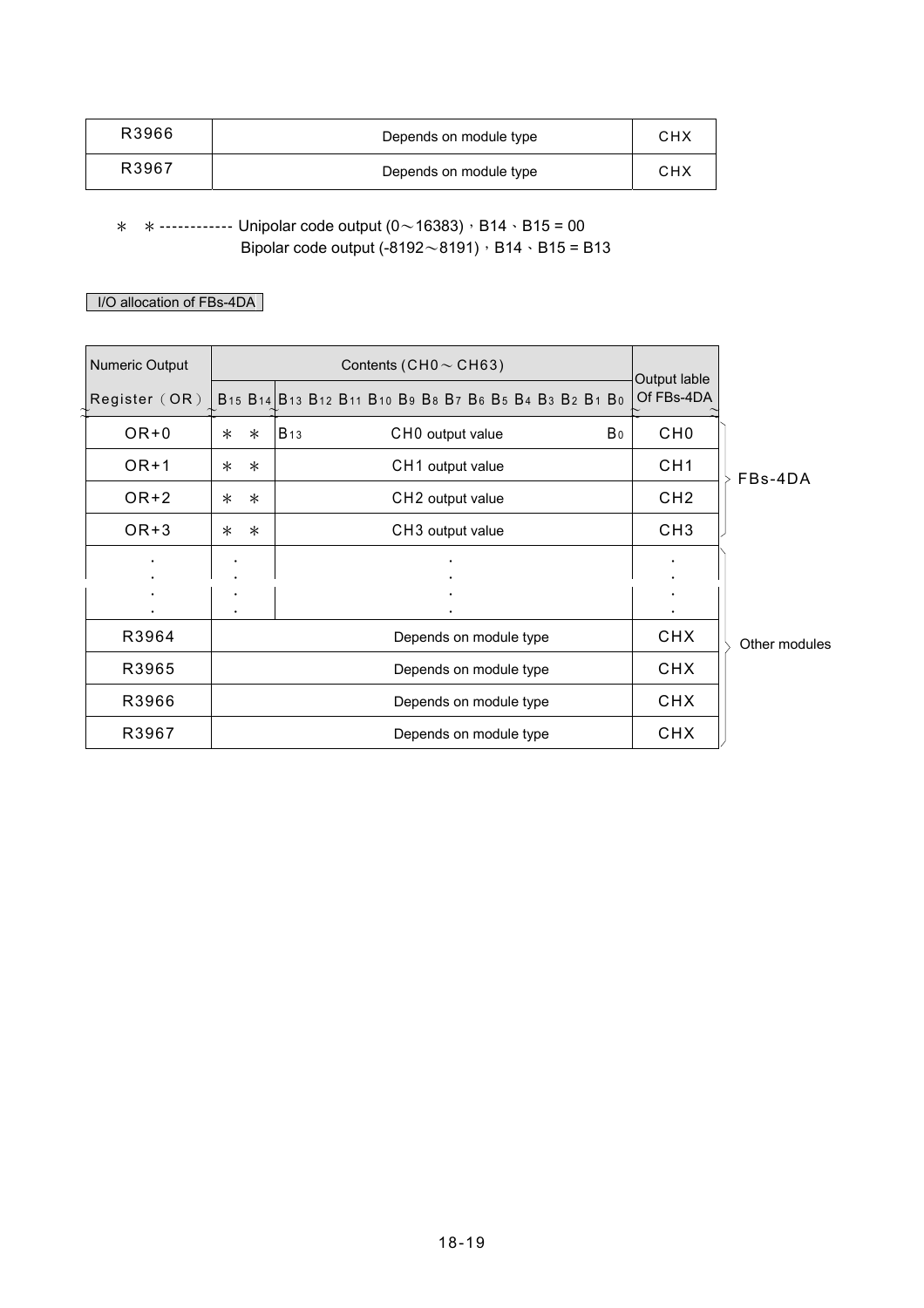# 18.2.4 FBs-2DA /4DA Hardware Description



- $(1)$  External power input terminal: Power supply of analogue circuit for this module, the voltage can be 24VDC $\pm$ 20% and should be supplied with 4W of power at least.
- $\overline{2}$  Protecting ground terminal: Connect to the shielding signal cable.
- $(3)$  Expansion input cable: It should be connected to the front expansion unit, or the expansion output of main unit.
- $\overline{(4)}$  Expansion output connector: Provides the connection for next expansion unit.
- ○<sup>5</sup> Power indicator: It indicates whether the power supply at analogue circuit and external input power source are normal.
- $\overline{6}$  AG Ground: No connection is needed in general; except when the common mode signal is too high. See examples overleaf for details.
- $\overline{2}$   $\cdot$   $\overline{8}$  : Output terminal of CH0~CH1.
- $\overline{(9)} \cdot \overline{(10)}$  : Output terminal of CH2~CH3.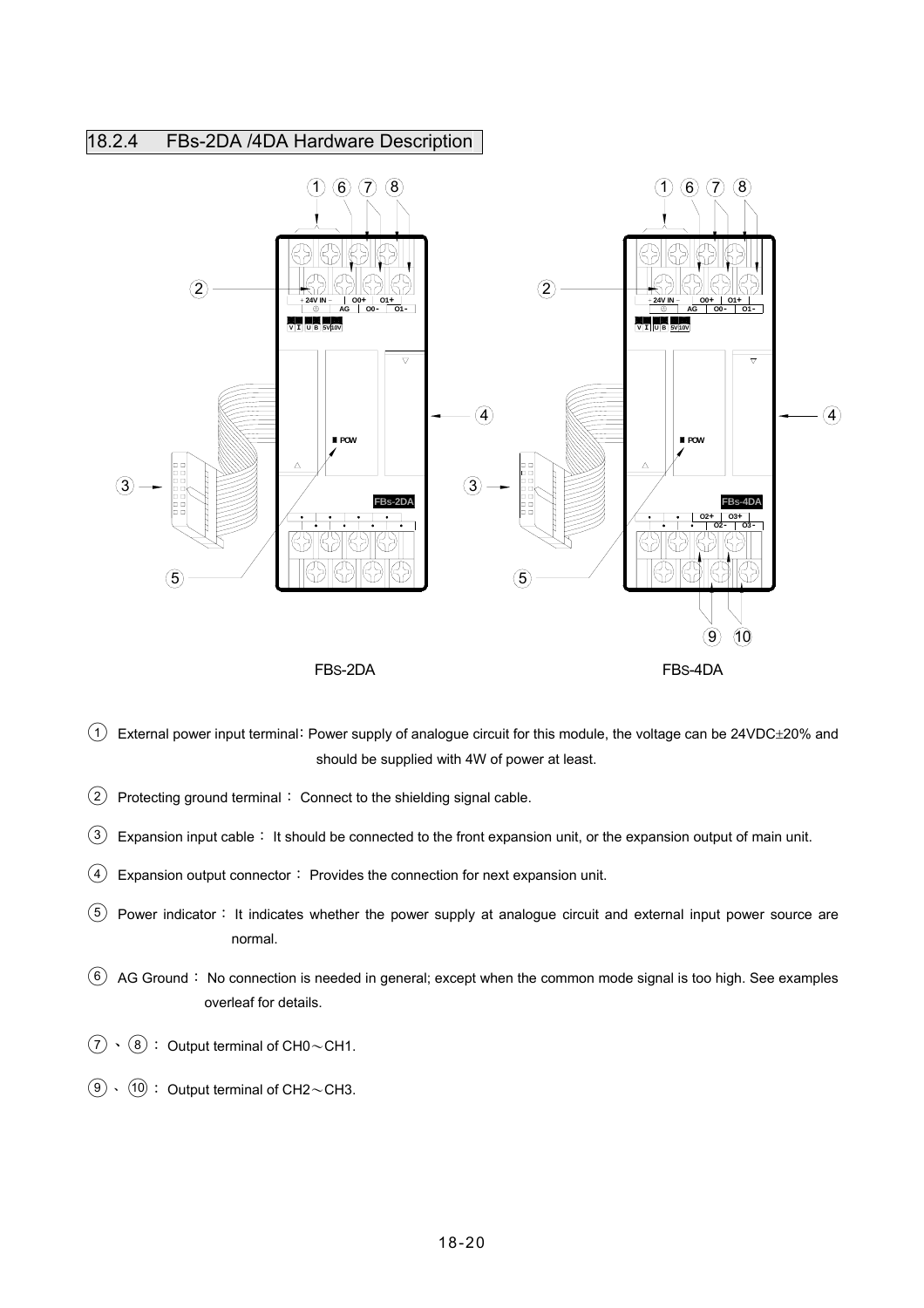## 18.2.4.1 FBs-4DA/2DA Hardware Jumper Setting



FBs-4DA/2DA Jumper location

### Output code format selection (JP1)

 Users can select between unipolar and bipolar codes. The output range of unipolar codes and bipolar codes is 0~16383 and –8192~8191, respectively. The two extreme values of these formats correspond to the lowest and highest output signal values, respectively (see table below). In general, the output code format is selected according to the form of output signals; i.e. unipolar codes for unipolar output signals; and bipolar codes for bipolar output signals. In doing so, their correlations will become more heuristics. Yet, as the format of output code on all channels is selected from JP1, it is the user's choice to select unipolar or bipolar codes if both are used on different channels. See diagram above for location of JP1 **:**

| <b>Output Code Format</b> | JP1 Setting                                                                                   | <b>Output Value Range</b> | Corresponding Input Signals      |
|---------------------------|-----------------------------------------------------------------------------------------------|---------------------------|----------------------------------|
| <b>Bipolar</b>            | ∎∣υ<br>JP1                                                                                    | $-8192 \sim 8191$         | $-10V \sim 10V(-20mA \sim 20mA)$ |
|                           | $\frac{1}{\  \cdot \ _{B}}$                                                                   |                           | $-5V \sim 5V(-10mA \sim 10mA)$   |
|                           |                                                                                               | $0 \sim 16383$            | $0V \sim 10V(0mA \sim 20mA)$     |
| Unipolar                  | $\left[\begin{matrix}\boxed{\phantom{0}}\\ \color{blue}\end{matrix}\right]_\mathsf{F}$<br>JP1 |                           | $0V \sim 5V(0mA \sim 10mA)$      |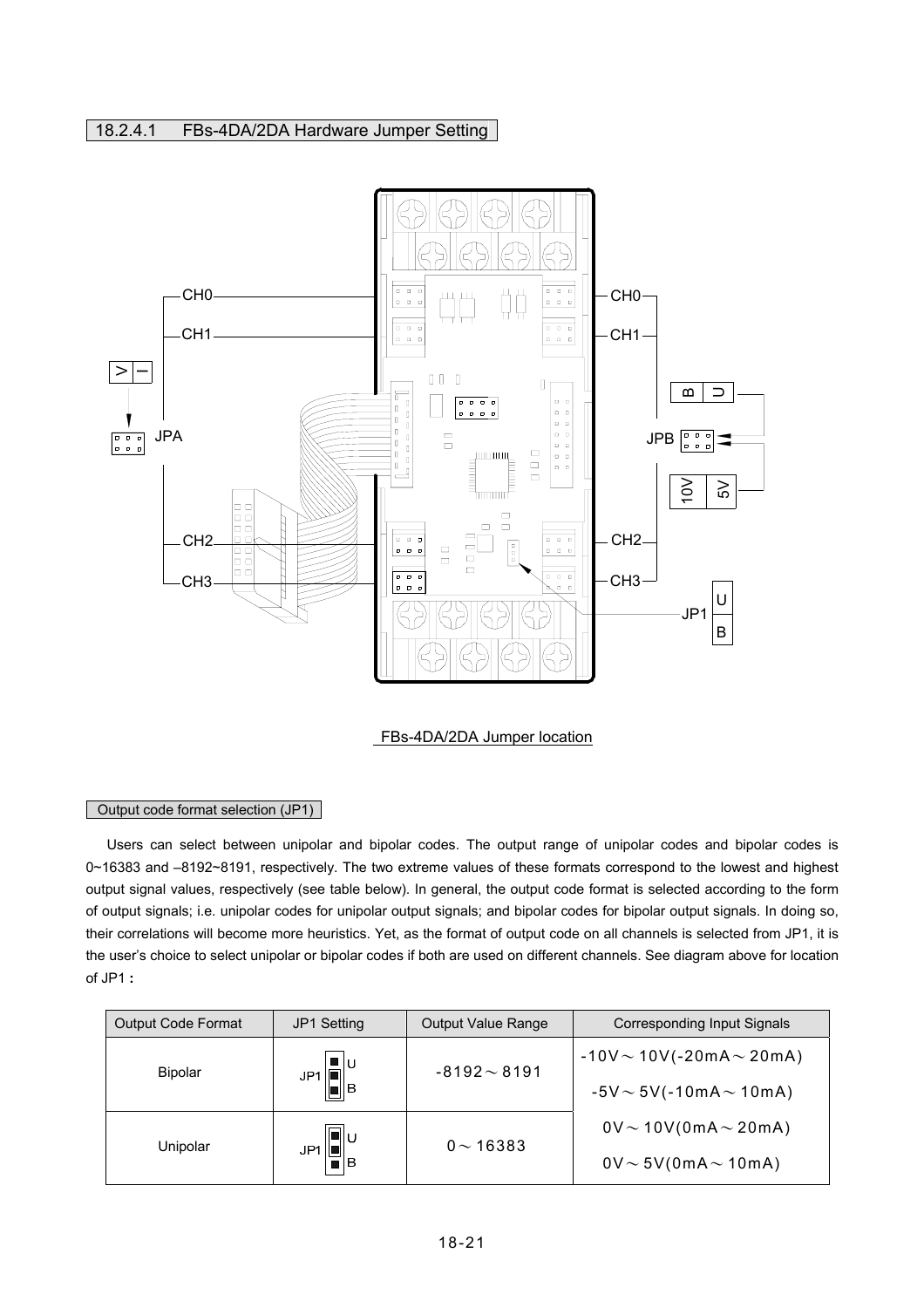# Output signal form setup (JPA&JPB)

| Signal Form             | JPA (voltage/current) Setting | JPB (polarity/amplitude) Setting                          |
|-------------------------|-------------------------------|-----------------------------------------------------------|
| $0V \sim 10V$           |                               | $\vert$ B<br>U<br>$\leftarrow$ [10V] 5V]                  |
| $-10V \sim 10V$         | V                             | В<br>U<br>$\leftarrow$ 10V 5V                             |
| $0V \sim 5V$            |                               | BIU<br>$\leftarrow$ [10V] 5V]                             |
| $-5V \sim 5V$           |                               | - B I<br>$\overline{\mathbb{Q}}$ .<br>$\leftarrow$ 10V 5V |
| 0mA $\sim$ 20mA         |                               | $\vert$ B<br>  U  <br>$\leftarrow$ 10V 5V                 |
| $-20mA \sim 20mA$       | V                             | B.<br>U<br>$\leftarrow$ 10V 5V                            |
| $0$ m $A \sim 10$ m $A$ |                               | BIU<br>←  ਰਾ ਤਾ<br>80 I<br>ш                              |
| $-10mA \sim 10mA$       |                               | $\overline{\mathbb{Q}}$ .<br>$\vert$ B<br>$10V$ 5V        |

 Users can set the output signal form (voltage/current) of individual channels; except the polarity and amplitude which are common.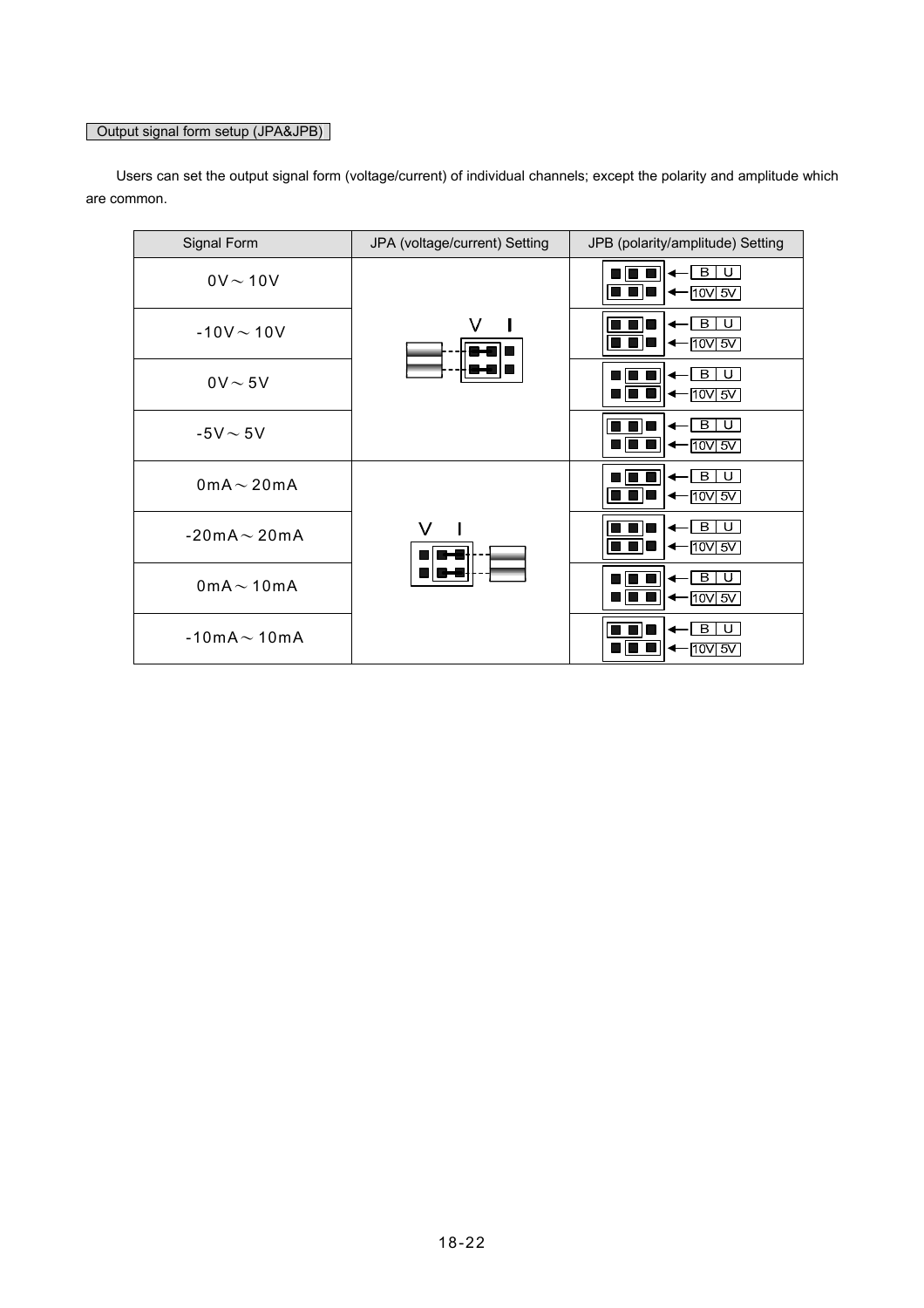# 18.2.5 FBs-4DA/2DA Output Circuit Diagram

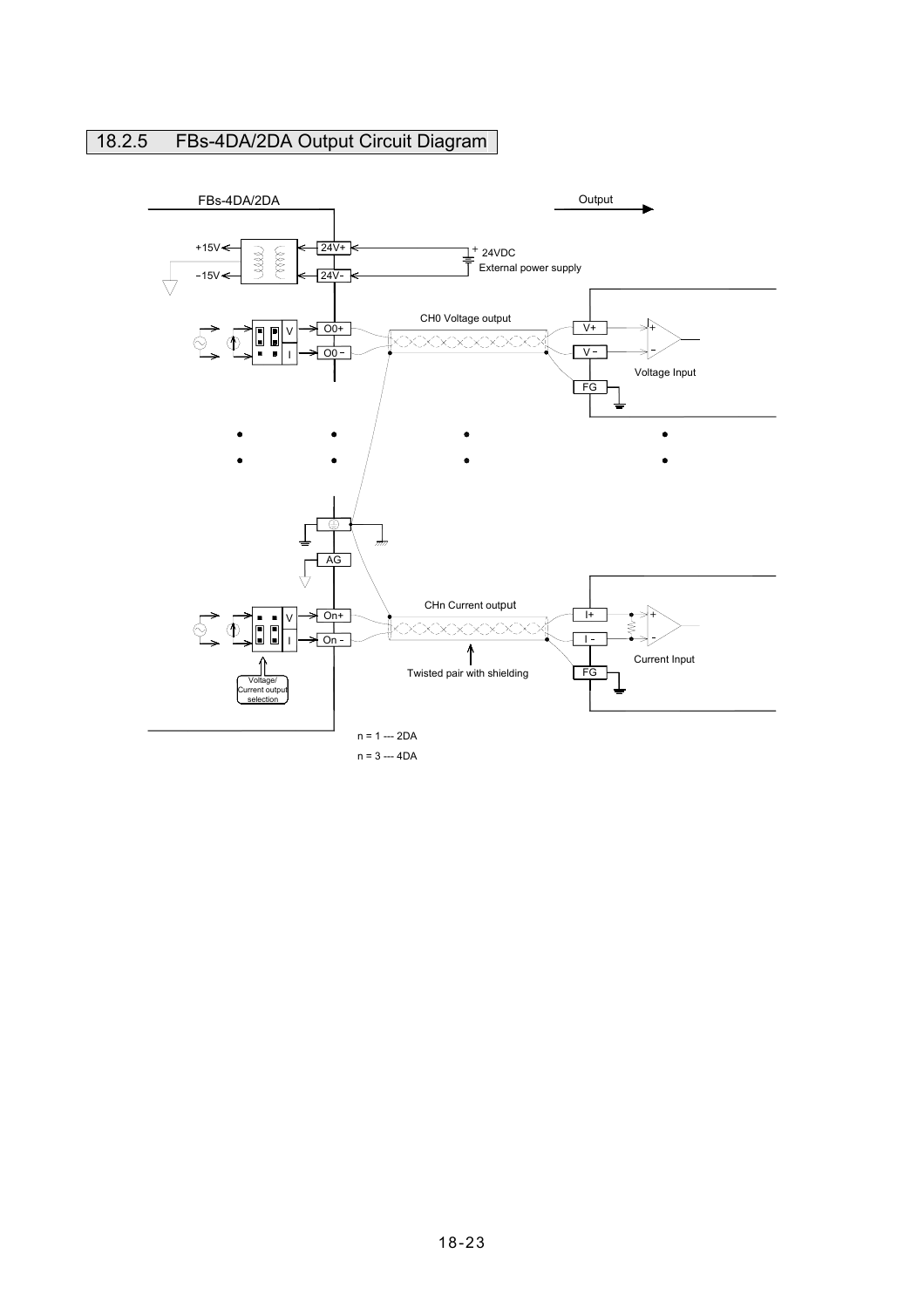## 18.2.6 FBs-4DA/2DA Output Characteristics and Jumper Setting

Users can select the output ranges of FBs-4DA/2DA from the jumpers described above, such as V/I, U/B (I/O codes), U/B (signal form), 5V/10V, etc. The Output signals conversion characteristics of these settings are illustrated below. Users can adjust different Output forms by coordinating the conversion curve with various V/I (voltage/current) Output settings. See Section 18.2.4 for details of V/I settings **:** 

Diagram 1: Bipolar 10V (20mA) Span

| Output | Voltage | $-10V \sim 10V$   | Jumper  | $\overline{\phantom{a}}$<br>$\vert$ B<br>. U . | ءاا⊏<br>JP1<br>IΒ |
|--------|---------|-------------------|---------|------------------------------------------------|-------------------|
| Range  | Current | $-20mA \sim 20mA$ | Setting | $-110V$ 5V                                     | JP′<br>ull B      |



### Diagram 2: Bipolar 5V (10mA) Span

| Output | Voltage | $-5V \sim 5V$                                    | Jumper  | $\pm$ B $\pm$<br>. U | JP1<br>IВ   |
|--------|---------|--------------------------------------------------|---------|----------------------|-------------|
| Range  | Current | $\left  -10 \text{mA} \sim 10 \text{mA} \right $ | Setting | $10V$ 5V             | JP-<br> ∎ B |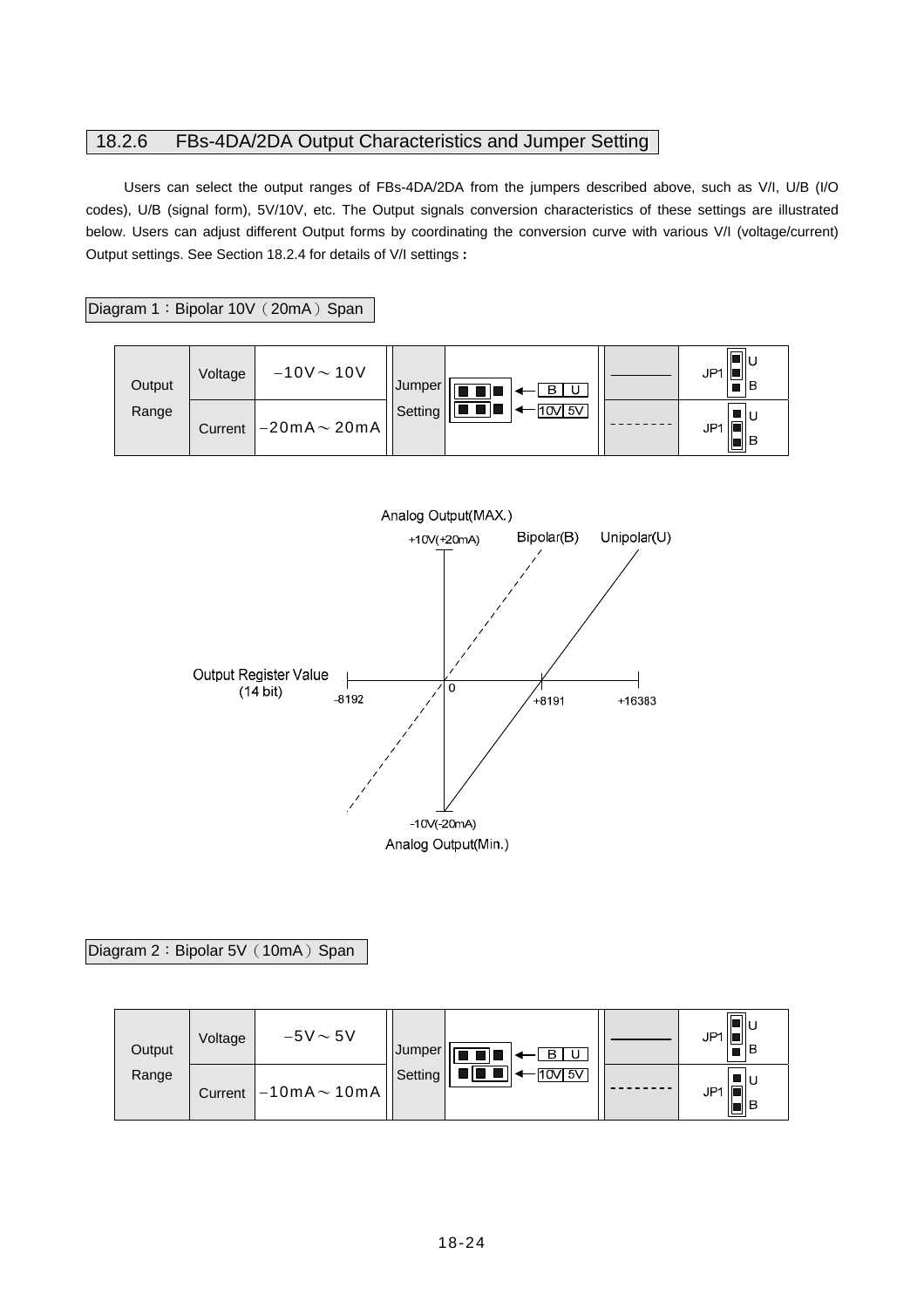

Diagram 3: Unipolar 10V (20mA) Span

| Output | Voltage | $0V \sim 10V$           | Jumper <sup>1</sup> | $\blacksquare$ $\blacksquare$ $\blacksquare$ $\blacksquare$ | JP'<br>∎IB |
|--------|---------|-------------------------|---------------------|-------------------------------------------------------------|------------|
| Range  | Current | $0$ m $A \sim 20$ m $A$ | Setting             | $\blacksquare$ $\blacksquare$<br>$10V$ 5V                   | JP*        |

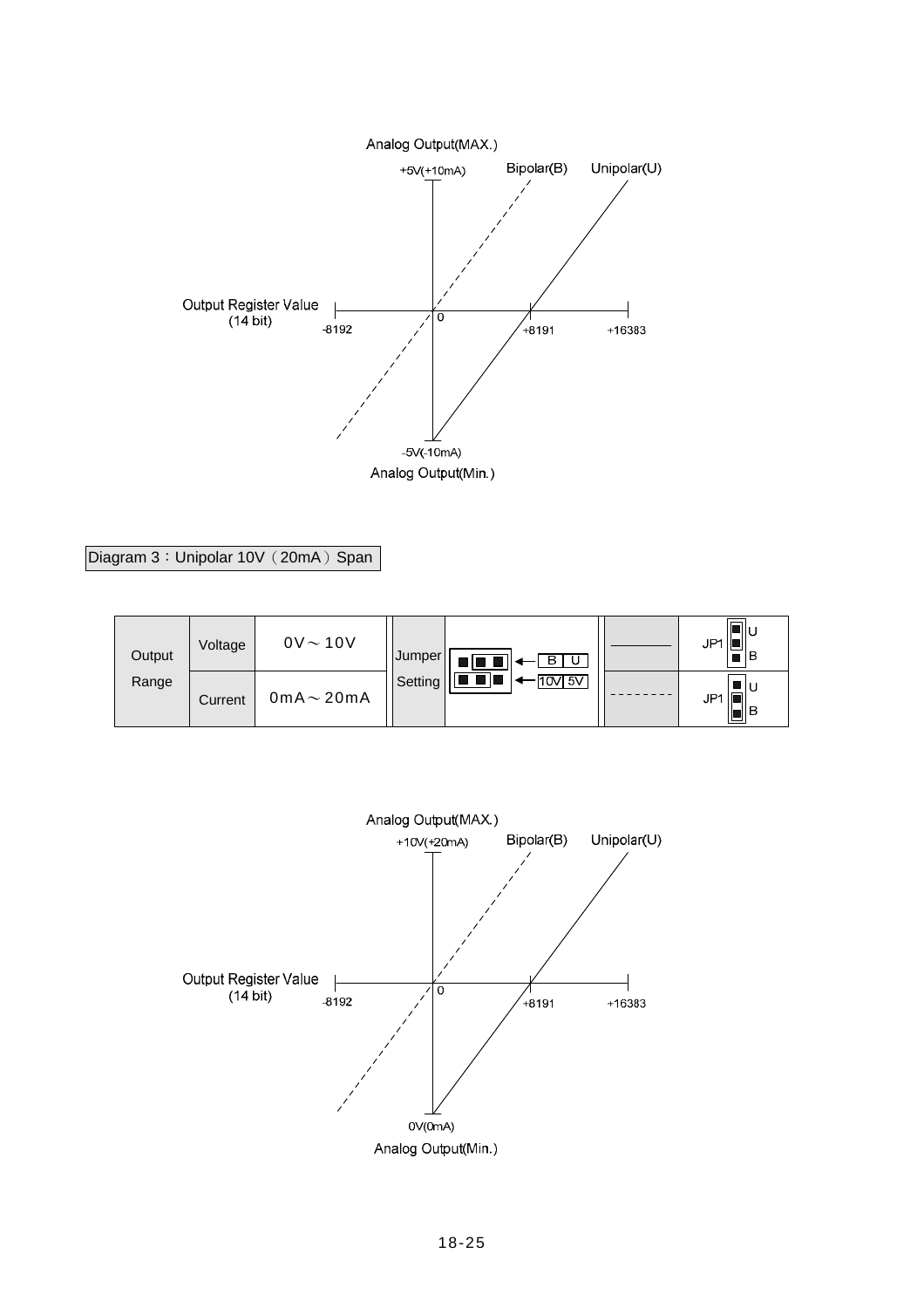## Diagram 4: Unipolar 5V (10mA) Span

| Output | Voltage | $0V \sim 5V$            | Jumper  | $\begin{picture}(150,10) \put(0,0){\line(1,0){10}} \put(15,0){\line(1,0){10}} \put(15,0){\line(1,0){10}} \put(15,0){\line(1,0){10}} \put(15,0){\line(1,0){10}} \put(15,0){\line(1,0){10}} \put(15,0){\line(1,0){10}} \put(15,0){\line(1,0){10}} \put(15,0){\line(1,0){10}} \put(15,0){\line(1,0){10}} \put(15,0){\line(1,0){10}} \put(15,0){\line($ | JP1<br>ılВ   |
|--------|---------|-------------------------|---------|-----------------------------------------------------------------------------------------------------------------------------------------------------------------------------------------------------------------------------------------------------------------------------------------------------------------------------------------------------|--------------|
| Range  | Current | $0$ m $A \sim 10$ m $A$ | Setting | $\frac{1}{2}$ , and $\frac{1}{2}$ and $\frac{1}{2}$<br>$\cdot$ [10V] 5V]                                                                                                                                                                                                                                                                            | JP1<br>,∎  B |



# 18.2.7 Tracking on the OFFSET Mode Output

 For the process of output for signal source of offset mode (take 4~20mA output for example), when the OS version is later than 4.08 (including), you may use linear conversion instruction (FUN33) to read 4~20mA conversion output parameters.



•When M0 is "ON", it will continuous perform 6 registers of conversion starting from R0, where R1000 is the starting address of the table of the conversion parameters, and the corresponding values will be stored into  $R50 - R55$ .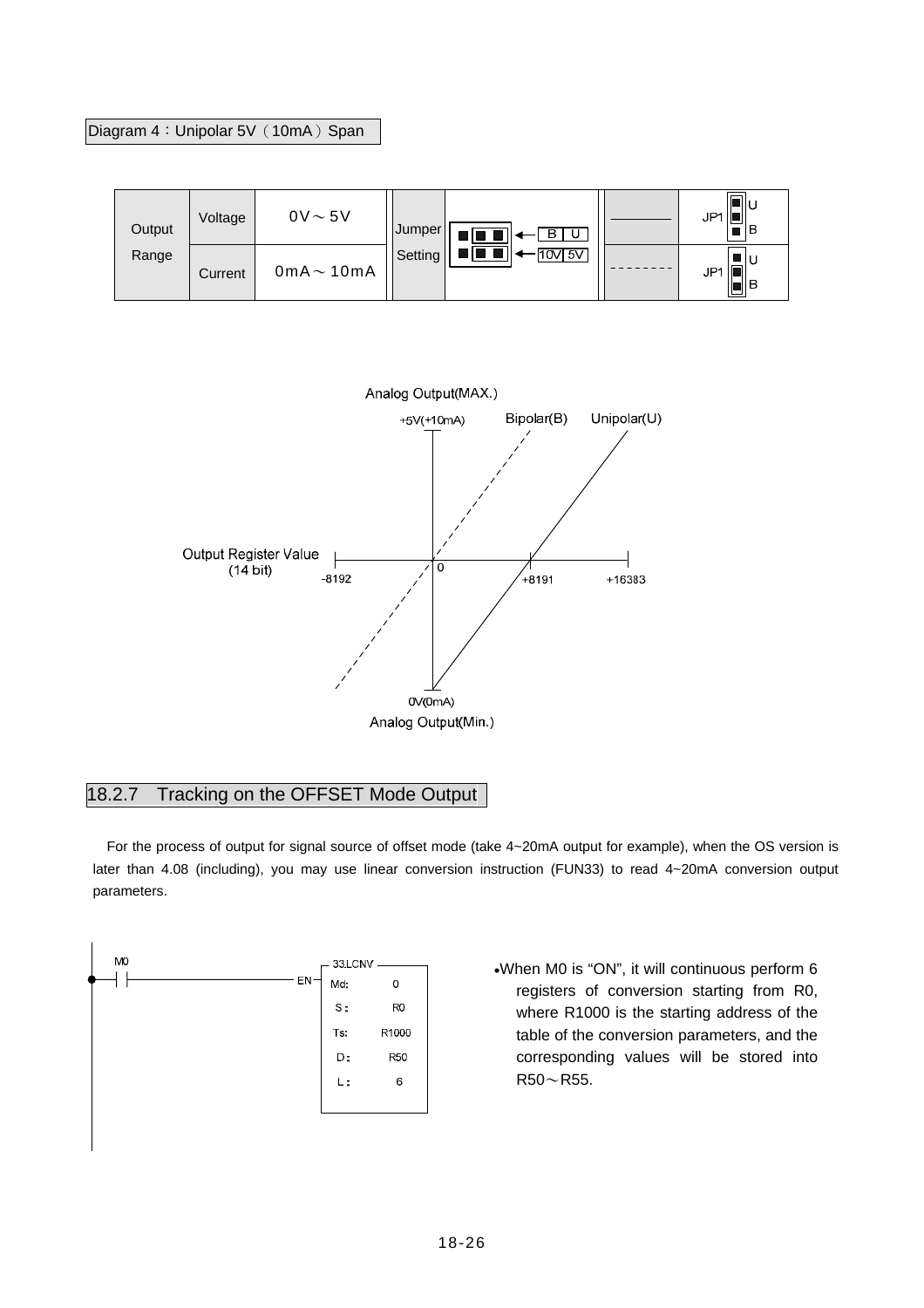The converted result is in below:

|                |       | Ts    |                 |       |
|----------------|-------|-------|-----------------|-------|
|                | R1000 | 0     |                 |       |
|                | R1001 | 16383 |                 |       |
|                | R1002 | 3276  |                 |       |
|                | R1003 | 16383 |                 |       |
|                | S     |       |                 | D     |
| R <sub>0</sub> | 0     |       | <b>R50</b>      | 3276  |
| R <sub>1</sub> | 3000  |       | R51             | 5676  |
| R <sub>2</sub> | 6000  |       | R <sub>52</sub> | 8076  |
| R <sub>3</sub> | 9000  |       | <b>R53</b>      | 10476 |
| R4             | 12000 |       | R <sub>54</sub> | 12876 |
| R <sub>5</sub> | 16383 |       | <b>R55</b>      | 16383 |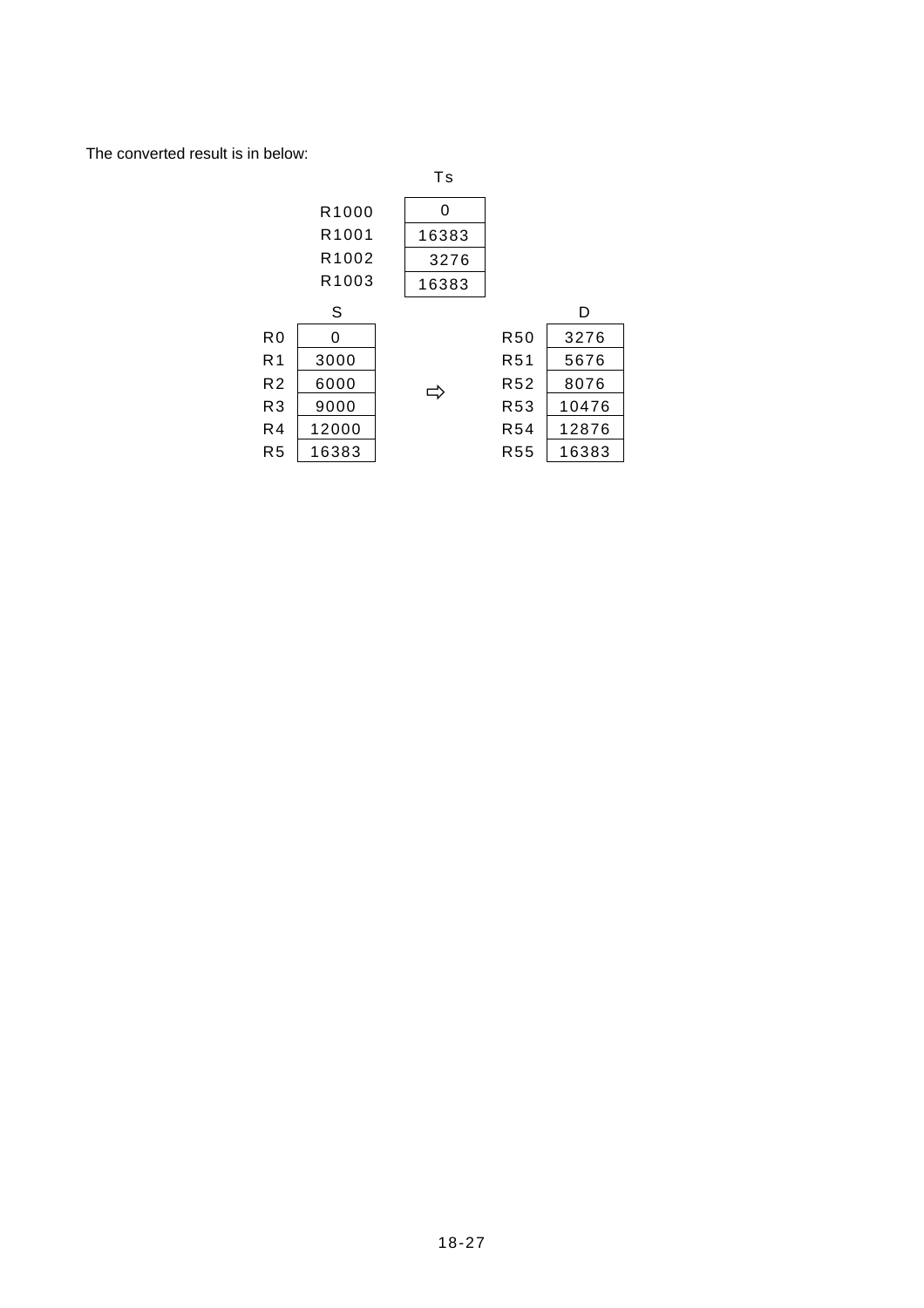## 18.3 FBs-4A2D Analog Input/Output Module

FBs-4A2D is one of the analog I/O modules of FATEK FBs series PLC. For analog output it provides 2 channels of 14 bit D/A output. Base on the different jumper settings it can provide varieties of current or voltage output signal. The output code can be configured as unipolar or bipolar which makes the relation of output code and real output signal more intuitive. For safety, the output signal will be automatically forced to zero(0V or 0mA) when the module is not serviced by CPU for 0.5 second.

For analog input it provides 4 channels A/D input with 12 or 14 bits effective resolution. Base on the different jumper settings it can measure the varieties of current or voltage signal. The reading value is represented by a 14 bit value no matter the effective resolution is set to 12 or 14 bits The output code also can be configured as unipolar or bipolar which makes the relation of input code and real input signal more intuitive.. In order to filter out the field noise imposed on the signal, it also provides the average of sample input function.

## 18.3.1 Specifications of FBs-4A2D

| Item                                            |                      |        | Specifications                                                                  | Remark                              |                                                              |
|-------------------------------------------------|----------------------|--------|---------------------------------------------------------------------------------|-------------------------------------|--------------------------------------------------------------|
| Output Channel                                  |                      |        | 2 Channel (2DA)                                                                 |                                     |                                                              |
|                                                 | Digital Output Value |        | $-8192 \sim +8191$ (Bipolar) or $0 \sim 16383$ (Unipolar)                       |                                     |                                                              |
| Span                                            |                      | $*10V$ | *1. Voltage: $-10 \sim 10V$                                                     | 5. Current: $-20 \sim 20 \text{mA}$ |                                                              |
| Of                                              | Bipolar*             | 5V     | 2. Voltage : $-5 \sim 5V$                                                       | 6. Current : $-10 \sim 10$ mA       | *: It means the default                                      |
| Analog                                          |                      | 10V    | 3. Voltage: $0 \sim 10V$                                                        | 7. Current: $0 \sim 20$ mA          | setting                                                      |
| output                                          | Unipolar             | 5V     | 4. Voltage : $0 \sim 5V$                                                        | 8. Current: $0 \sim 10 \text{mA}$   |                                                              |
| Resolution                                      |                      |        | 14 bits                                                                         |                                     |                                                              |
| Finest resolution                               |                      |        | $0.3$ mV(Voltage) $\cdot$ 0.61 $\mu$ A(Current)                                 |                                     |                                                              |
|                                                 | I/O Points Occupied  |        | 2 OR(Output register)                                                           |                                     |                                                              |
| Accuracy                                        |                      |        | Within $\pm 1\%$ of full scale                                                  |                                     |                                                              |
| <b>Conversion Time</b>                          |                      |        | Updated each scan                                                               |                                     |                                                              |
| Maximum accommodation<br>for resistance loading |                      |        | Voltage: $500\Omega \sim 1 \text{M}\Omega$<br>Current: $0\Omega \sim 300\Omega$ |                                     | The deviation will be<br>enlarged if exceeding this<br>range |

### Analog output specifications

### Analog input specifications

| <b>Item</b>                   |          |        | Specifications                               | Remark                       |                          |
|-------------------------------|----------|--------|----------------------------------------------|------------------------------|--------------------------|
| Input Channel                 |          |        | 4 Channel (4AD)                              |                              |                          |
| Digital Input Value           |          |        | $-8192 \sim +8191$ or $0 \sim 16383(14$ bit) |                              |                          |
|                               |          |        | $-2048 \sim$ +2047or 0 $\sim$ 4095(12bit)    |                              |                          |
|                               |          | $*10V$ | *1. Voltage $: -10 \sim 10V$                 | 5. Current: $-20\sim 20$ mA  |                          |
| Span<br>Of<br>Analog<br>Input | Bipolar* | 5V     | 2. Voltage $: -5{\sim}5V$                    | 6. Current: $-10 \sim 10$ mA | * : It means the default |
|                               |          | 10V    | 3. Voltage : $0 \sim 10V$                    | 7. Current: $0\sim$ 20mA     | setting                  |
|                               | Unipolar | 5V     | 4. Voltage : $0 \sim 5V$                     | 8. Current: $0 \sim 10$ mA   |                          |
| Resolution                    |          |        | 14 or 12 bit                                 |                              |                          |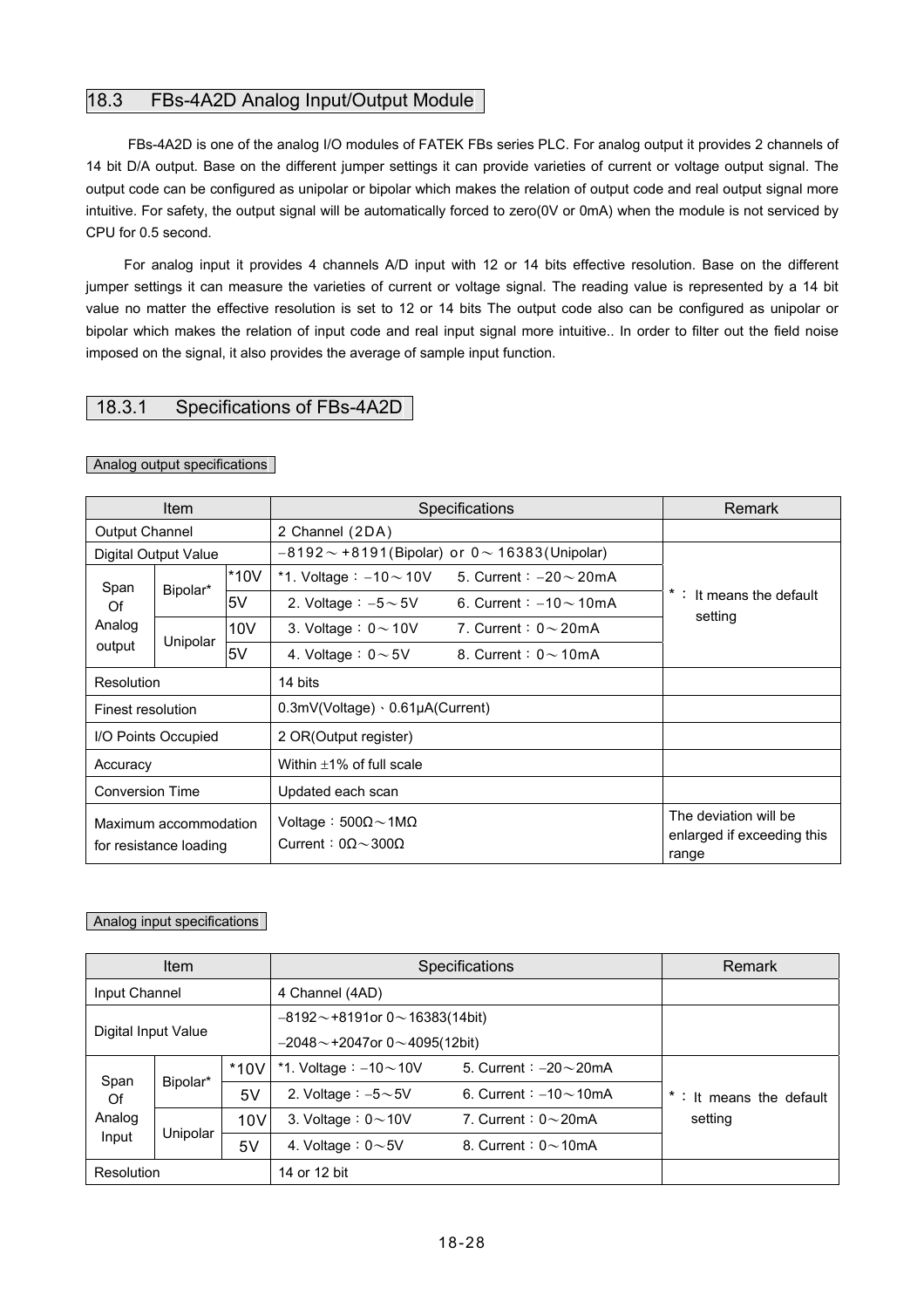| Finest resolution                | Voltage: $0.3mV$<br>Current: $0.61\mu A$                            | =Analog Input Signal/<br>16383(rounded the third<br>decimal place)    |
|----------------------------------|---------------------------------------------------------------------|-----------------------------------------------------------------------|
| I/O Points Occupied              | 4 IR(Input register)                                                |                                                                       |
| Accuracy                         | Within $\pm 1\%$ of full scale                                      |                                                                       |
| <b>Conversion Time</b>           | Updated each scan                                                   |                                                                       |
| Maximum absolute input<br>signal | Voltage: $\pm$ 15V (max)<br>Current: $\pm 30$ mA (max)              | It may cause the<br>destruction to hardware if<br>exceeds this value. |
| Input resistance                 | 63.2K $\Omega$ (Voltage input) $\cdot$ 250 $\Omega$ (Current Input) |                                                                       |

## General specifications

| <b>Isolation</b>                     | Transformer(Power) and photocouple(Signal) |  |
|--------------------------------------|--------------------------------------------|--|
| Indication(s)                        | 5V PWR LED                                 |  |
| <b>Internal Power</b><br>Consumption | $5V \cdot 100mA$                           |  |
| External power supply                | 24V-15%/+20% \100mA                        |  |
| <b>Operating Temperature</b>         | $0 \sim 60$ °C                             |  |
| Storage Temperature                  | $-20 \sim 80$ °C                           |  |
| <b>Dimensions</b>                    | 40(W)x90(H)x80(D) mm                       |  |

# 18.3.2 The Procedure of Using FBs-4A2D Analog Input/Output Module



Please refer to section 18.3.4 for hardware explanation.

Analog Input **:** Directly read the value of the four corresponding IRs to obtain the analog input reading of CH0~CH3.

Analog Output **:** Directly fill the output value into the analogue output registers R3904~R3967 to acquire the corresponding analogue output span of CH0~CH1 from output module.

> ↓ End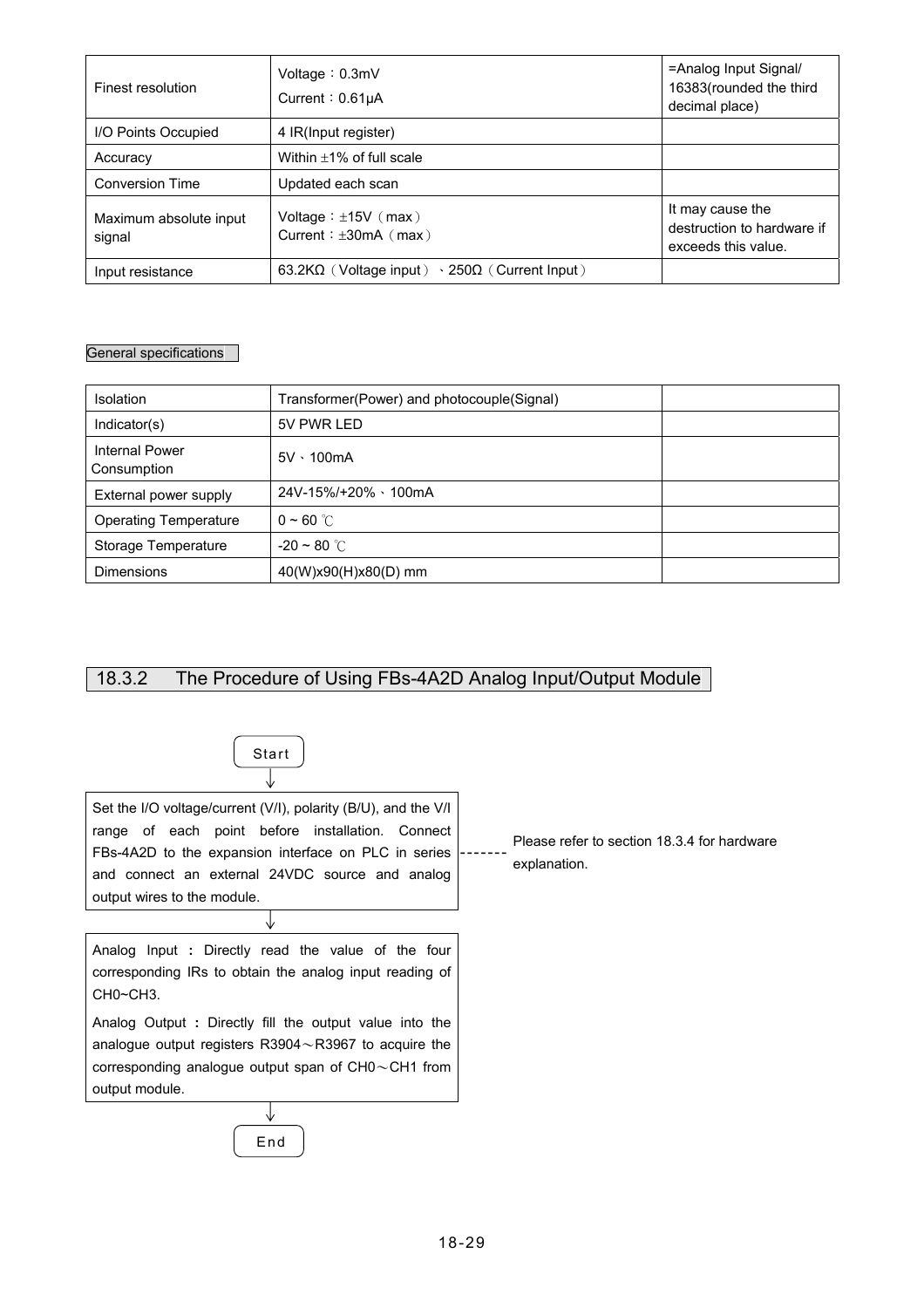## 18.3.3 Address Allocation of FBs-PLC Analog Inputs/Outputs

FBs-4A2D offers 4 AD points and 2 DA points. The AD points number starts from the one nearest to the PLC, the number in order is CH0~CH3 (module 1); CH4~CH7 (module 2); CH8~CH11 (module 3); etc, accumulates in serial; i.e. add 4 to each module, the total is 64 points (CH0~CH63) corresponding top the value IRs inside the PLC (R3840~R3903), respectively. In DA point numbering, from the one nearest to the PLC, the number runs from CH0 through to CH63 in serial, the total is 64 points corresponding top the value ORs inside the PLC (R3904~R3967), respectively. After connecting FBs-4A2D to the expansion interface on the PLC, FBs-PLC will automatically detect the number of AD/DA points. WinProladder will automatically detect and calculate the value IRs/ORs on the system after connecting to the PLC. Users may refer to the I/O Module Number Configuration provided by WinProladder in order to find out the exact I/O address of each expansion module to facilitate programming (see I/O Number Configuration, Section 12.6, WinProladder User's Manual for details).

| Numeric Output | Content of OR (CH0 $\sim$ CH63) |                                                                                                                                                                                                                                                       | Output          |               |
|----------------|---------------------------------|-------------------------------------------------------------------------------------------------------------------------------------------------------------------------------------------------------------------------------------------------------|-----------------|---------------|
| Register (OR)  |                                 | B <sub>15</sub> B <sub>14</sub> B <sub>13</sub> B <sub>12</sub> B <sub>11</sub> B <sub>10</sub> B <sub>9</sub> B <sub>8</sub> B <sub>7</sub> B <sub>6</sub> B <sub>5</sub> B <sub>4</sub> B <sub>3</sub> B <sub>2</sub> B <sub>1</sub> B <sub>0</sub> | lable           |               |
| $OR + 0$       | $\ast$<br>$\ast$                | <b>B</b> 13<br>B٥<br>CHO output value                                                                                                                                                                                                                 | CH <sub>0</sub> | FBs-4A2D      |
| $OR+1$         | $\ast$<br>$\ast$                | CH1 output value                                                                                                                                                                                                                                      | CH <sub>1</sub> |               |
| OR+2           |                                 | Depends on module type                                                                                                                                                                                                                                | <b>CHX</b>      |               |
| $OR + 3$       |                                 |                                                                                                                                                                                                                                                       | <b>CHX</b>      |               |
|                |                                 |                                                                                                                                                                                                                                                       |                 |               |
|                |                                 |                                                                                                                                                                                                                                                       |                 | Other modules |
| R3966          |                                 | Depends on module type                                                                                                                                                                                                                                | <b>CHX</b>      |               |
| R3967          |                                 | Depends on module type                                                                                                                                                                                                                                | <b>CHX</b>      |               |

### Address allocation of FBs-4A2D(Analog output)

 $*$  \* ------------ Unipolar code output  $(0 \sim 16383)$ , B14 \ B15 = 00 Bipolar code output (-8192 $\sim$ 8191), B14  $\cdot$  B15 = B13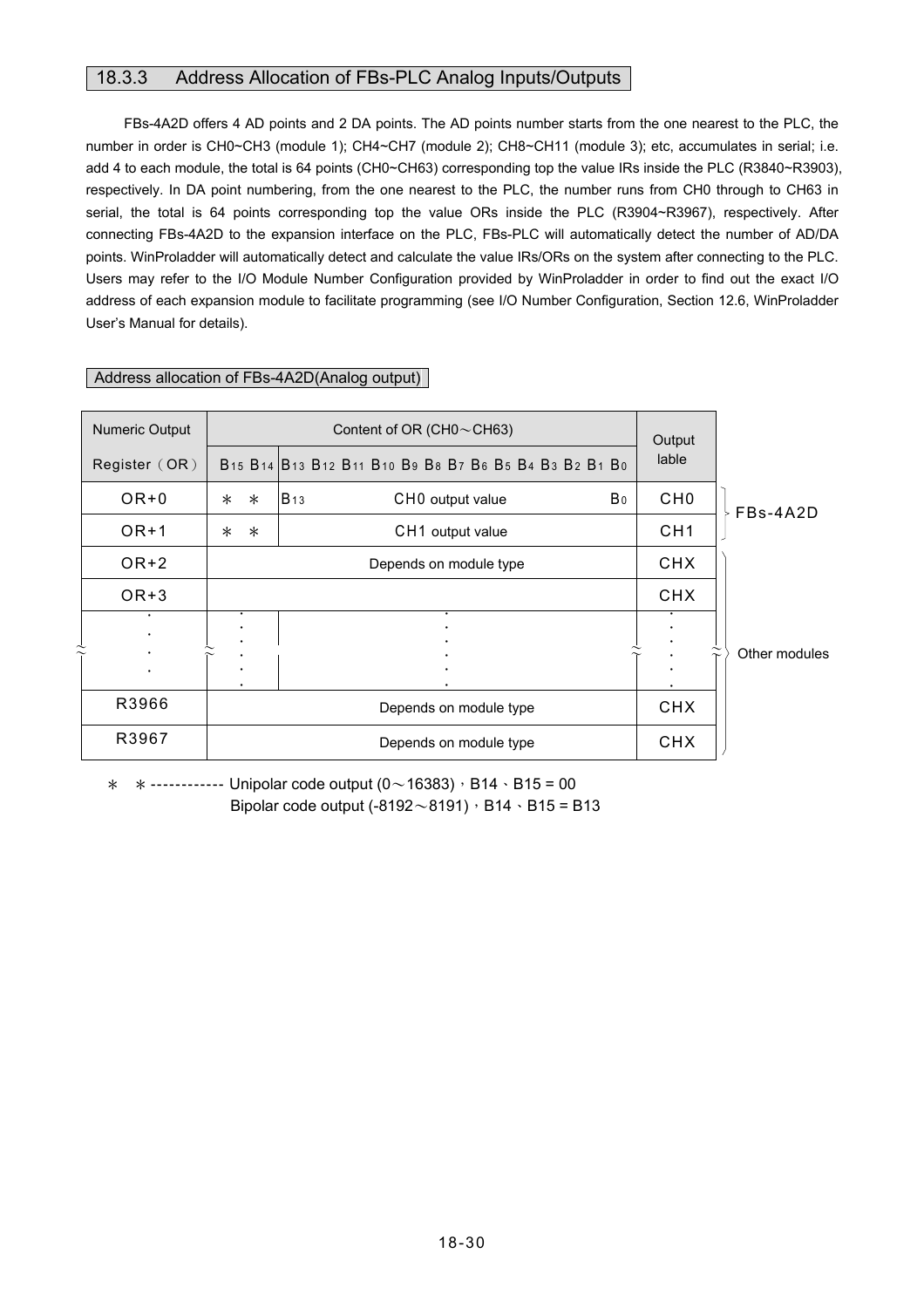## Address allocation of FBs-4A2D(Analog input)

| Numeric Input | Content of IR (CH0 $\sim$ CH63)                         |                 |               |
|---------------|---------------------------------------------------------|-----------------|---------------|
| Register (IR) | B15 B14 B13 B12 B11 B10 B9 B8 B7 B6 B5 B4 B3 B2 B1 B0   | Input lable     |               |
| $IR + 0$      | 14/12 bit; 14-bit, B14~ B15= B13; 12-bit, B12~ B15= B11 | CH <sub>0</sub> |               |
| $IR+1$        | 14/12 bit; 14-bit, B14~ B15= B13; 12-bit, B12~ B15= B11 | CH <sub>1</sub> | FBs-4A2D      |
| $IR+2$        | $^{\prime\prime}$                                       | CH <sub>2</sub> |               |
| $IR + 3$      | $^{\prime\prime}$                                       | CH <sub>3</sub> |               |
|               |                                                         |                 |               |
|               |                                                         |                 |               |
|               |                                                         |                 |               |
| R3900         | Depends on module type                                  | <b>CHX</b>      | Other modules |
| R3901         | Depends on module type                                  | <b>CHX</b>      |               |
| R3902         | $^{\prime\prime}$                                       | <b>CHX</b>      |               |
| R3903         | $^{\prime\prime}$                                       | <b>CHX</b>      |               |



※ FBs-4A2D contains 3 PCBs overlapping one another. The lowest one is the power supply unit (isolated power supply). The middle one is the I/O board (connectors are on this layer). The upper one is the control board (control/expansion I/O connections) as described below.**:**

4

Outlook of top view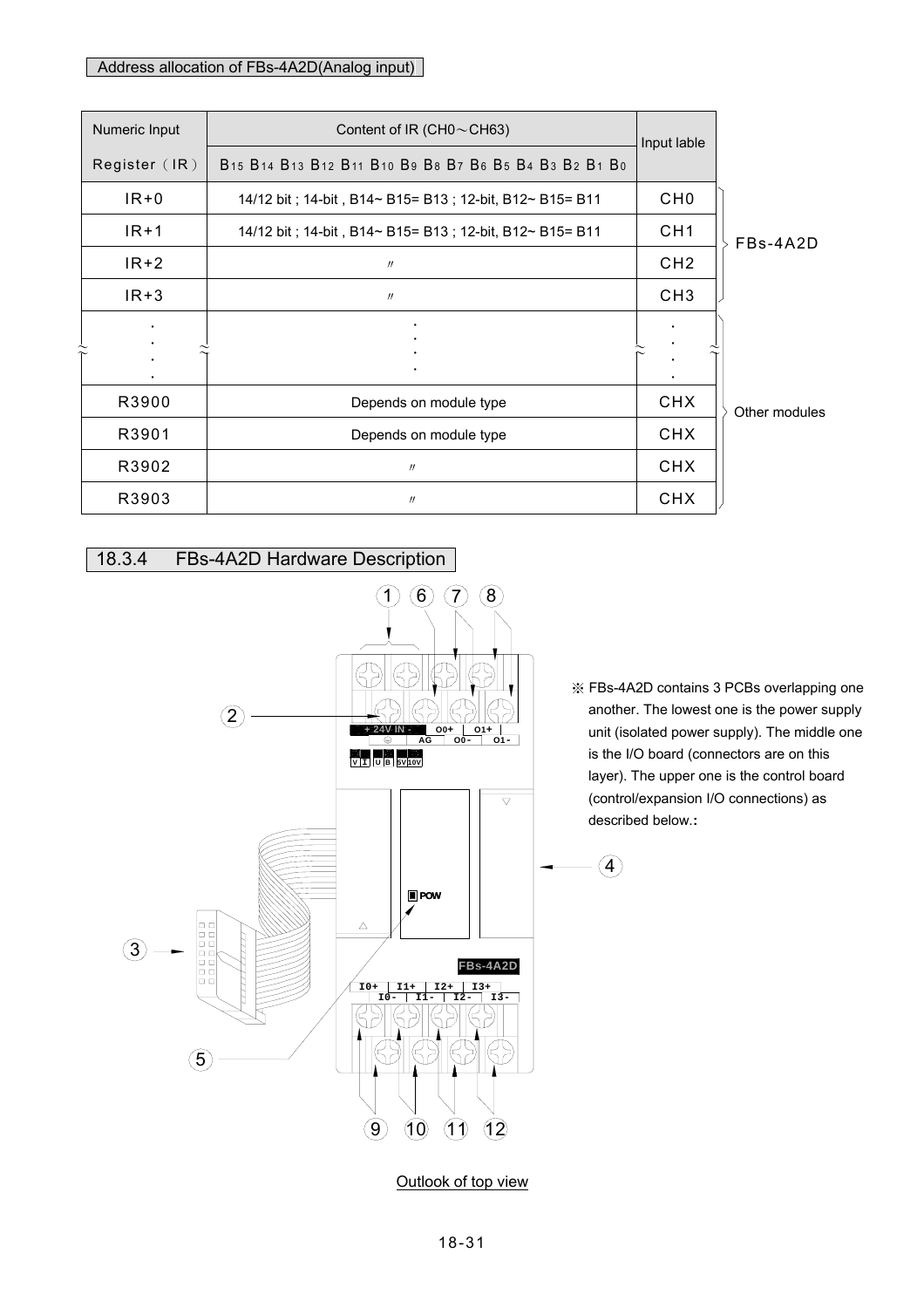- $(1)$  External power input terminal : Power supply of analogue circuit for this module, the voltage can be 24VDC $\pm$ 20% and should be supplied with 4W of power at least.
- $\overline{2}$  Protecting ground terminal: Connect to the shielding of signal cable.
- $\overline{3}$  Expansion input cable: It should be connected to the front expansion unit, or the expansion output of main unit.
- $(4)$  Expansion output connector: Provides the connection for next expansion unit.
- ○<sup>5</sup> Power indicator: It indicates whether the power supply at analogue circuit and external input power source are normal.
- $(6)$  AG Ground: No connection is needed in general; except when the common mode signal is too high. See examples overleaf for details.
- $(7) \cdot (8)$ : Output terminal of CH0~CH1.
- $\overline{(9)} \cdot \overline{(12)}$  : Input terminal of CH0~CH3.

### 18.3.4.1 FBs-4A2D Hardware Jumper Setting



### ● (Analog output)

#### 1. Output code format selection (JP1)

 Users can select between unipolar and bipolar codes. The output range of unipolar codes and bipolar codes is 0~16383 and –8192~8191, respectively. The two extreme values of these formats correspond to the lowest and highest output signal values, respectively (see table below). In general, the output code format is selected according to the form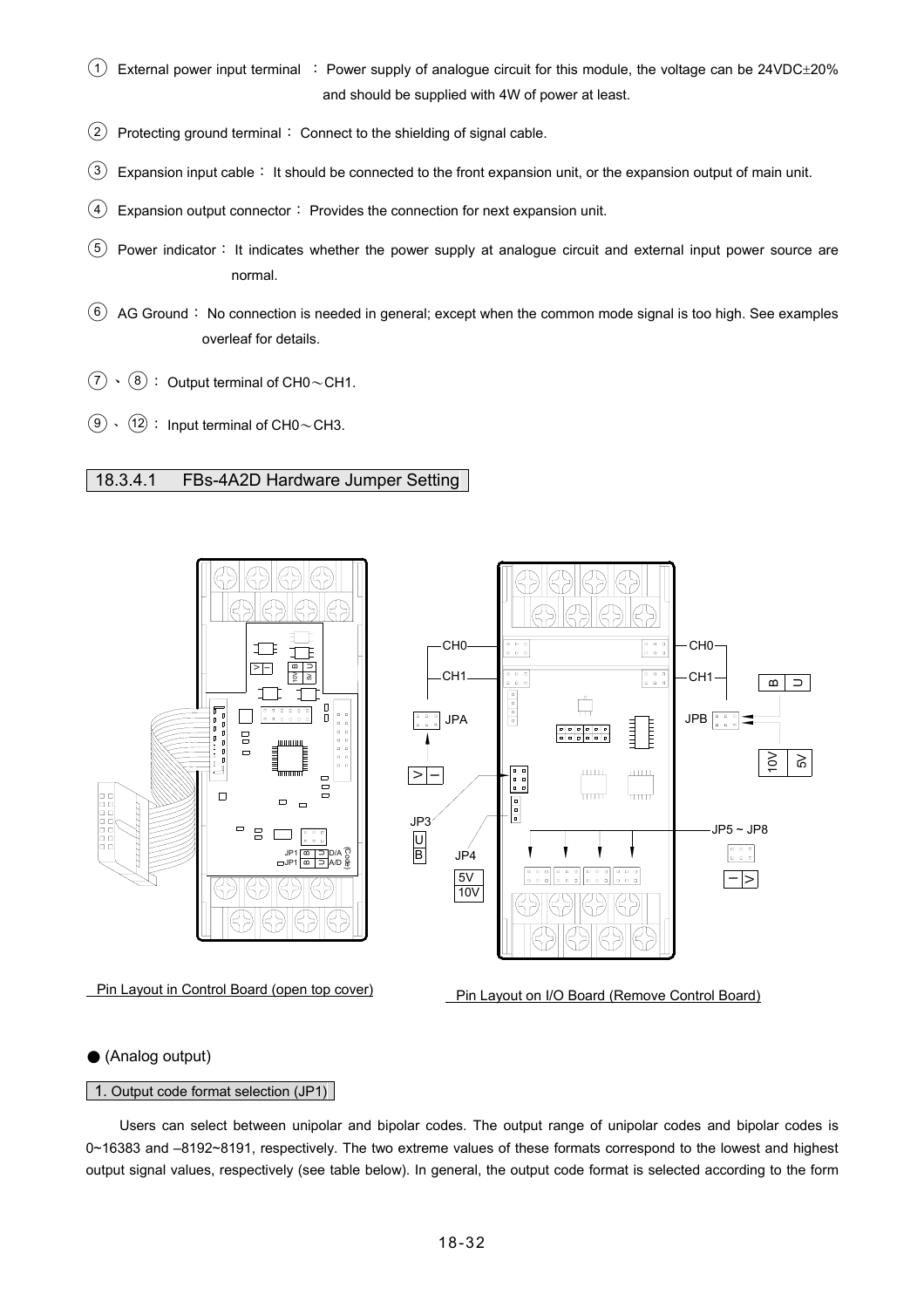of output signals; i.e. unipolar codes for unipolar output signals; and bipolar codes for bipolar output signals. In doing so, their correlations will become more heuristics. Yet, as the format of output code on all channels is selected from JP1, it is the user's choice to select unipolar or bipolar codes if both are used on different channels. See diagram above for location of JP1 **:**

| <b>Output Code Format</b> | JP1 Setting                                                           | Output Value Range | Corresponding Input Signals      |
|---------------------------|-----------------------------------------------------------------------|--------------------|----------------------------------|
|                           | മാ<br>(D/A)<br>$-8192 \sim 8191$<br>JP1<br>11 8 8 8<br><b>Bipolar</b> |                    | $-10V \sim 10V(-20mA \sim 20mA)$ |
|                           |                                                                       |                    | $-5V \sim 5V(-10mA \sim 10mA)$   |
| Unipolar                  | മാ<br>(D/A)<br>JP1<br>3   8   8   1                                   | $0 \sim 16383$     | $0V \sim 10V(0mA \sim 20mA)$     |
|                           |                                                                       |                    | $0V \sim 5V(0mA \sim 10mA)$      |

### 2. Output signal form setup (JPA&JPB)

 Users can set the output signal form (voltage/current) of individual channels; except the polarity and amplitude which are common.

| Signal Form             | JPA (voltage/current) Setting | JPB (polarity/amplitude) Setting                                     |
|-------------------------|-------------------------------|----------------------------------------------------------------------|
| $0V \sim 10V$           |                               | $\infty$<br>$\Rightarrow$<br>$\gtrsim$<br>$\widetilde{\mathsf{S}}$ , |
| $-10V - 10V$            |                               | $\Rightarrow$<br>$\bf{m}$<br>$\approx$<br>3                          |
| $0V \sim 5V$            |                               | $\,$ m<br>$\supset$<br>$\gtrsim$<br>6                                |
| $-5V \sim 5V$           |                               | $\overline{\phantom{a}}$<br>$\infty$<br>$\approx$<br>6               |
| $0$ m $A \sim 20$ m $A$ |                               | $\bf{m}$<br>$\Rightarrow$<br>$\gtrsim$<br>ර                          |
| $-20mA \sim 20mA$       |                               | $\bf{m}$<br>$\Rightarrow$<br>$\approx$<br>ර                          |
| $0$ m $A \sim 10$ m $A$ |                               | $\infty$<br>⊃<br>$\gtrsim$<br>б                                      |
| $-10mA \sim 10mA$       |                               | $\infty$<br>$\Rightarrow$<br>$\gtrsim$<br>б                          |

### ● (Analog input)

#### 1. Input code format selection (JP1)

 Users can select between unipolar and bipolar codes. The input range of unipolar codes and bipolar codes is 0~16383 and –8192~8191, respectively. The two extreme values of these formats correspond to the lowest and highest input signal values, respectively (see table below). For example, if the input signal type is set to -10V $\sim$  +10V, the unipolar code corresponding to the input is 8192 and the bipolar code corresponding to the input is 0 for 0V input. If the input is 10V, the unipolar code corresponding to the input is 16383 and the bipolar code corresponding to the input is 8191. In general, the input code format is selected according to the form of input signals; i.e. unipolar codes for unipolar input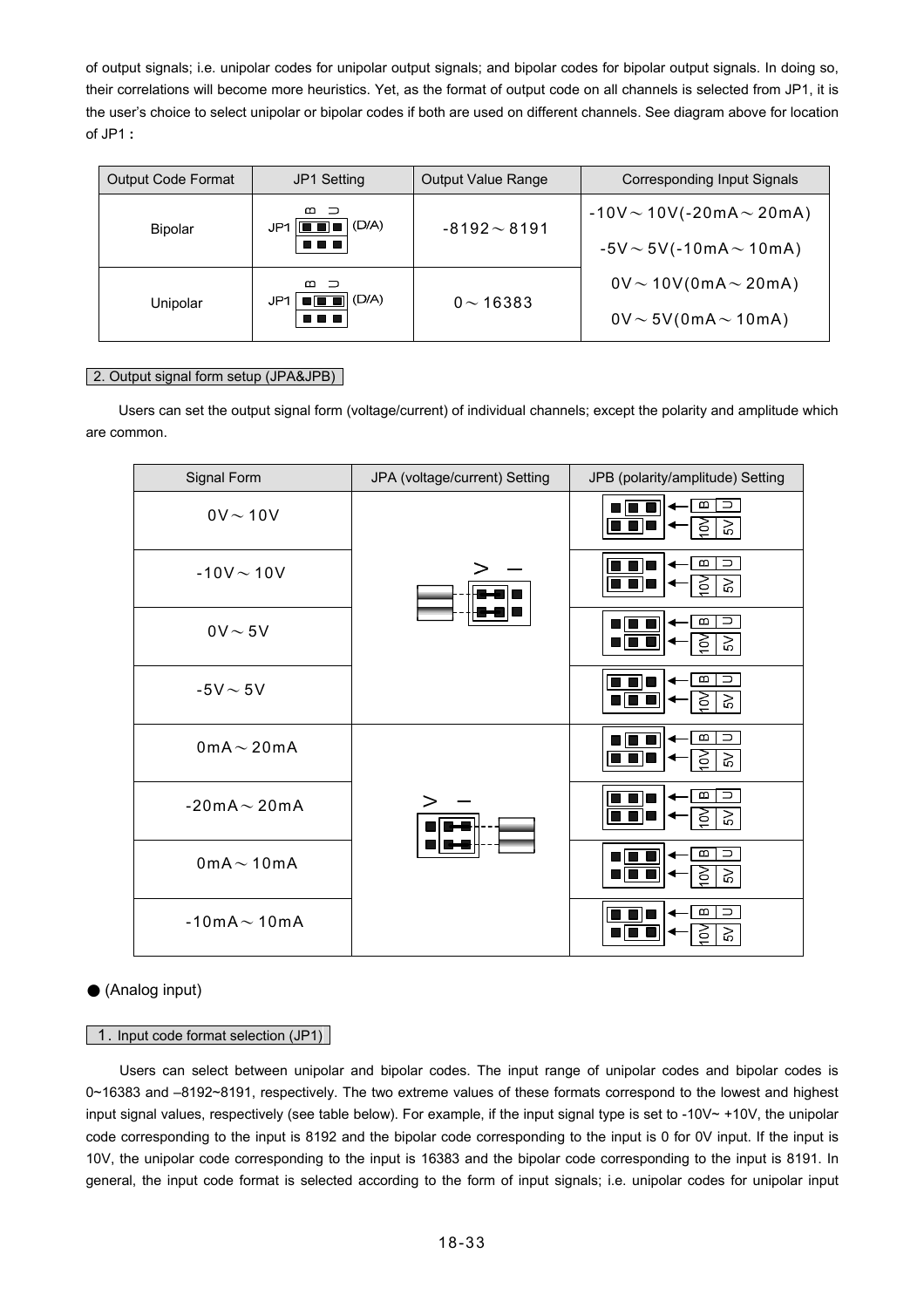signals; and bipolar codes for bipolar input signals. In doing so, their correlations will become more heuristics. Unless it is

necessary to make a deviation conversion through FUN33; otherwise, do not select bipolar codes for unipolar input signals (see FUN33 description for details). The format of input codes of all channels is selected from JP1. See above diagram for the location of JP1:

| Input Code Format | <b>JP1 Setting</b>                                                                                     | Input Value Range                | Corresponding Input Signals    |
|-------------------|--------------------------------------------------------------------------------------------------------|----------------------------------|--------------------------------|
| <b>Bipolar</b>    | 88 B B<br>$-8192 \sim 8191$<br>$\boxed{\blacksquare \blacksquare \blacksquare}$ $(A/D)$<br>JP1.<br>ന – | $-10V \sim 10V(-20mA \sim 20mA)$ |                                |
|                   |                                                                                                        |                                  | $-5V \sim 5V(-10mA \sim 10mA)$ |
| Unipolar          | ---<br>$\blacksquare$ $\blacksquare$ $(AD)$<br>JP1<br>മെ                                               | $0 \sim 16383$                   | $0V \sim 10V(0mA \sim 20mA)$   |
|                   |                                                                                                        |                                  | $0V \sim 5V(0mA \sim 10mA)$    |

### 2. Input signal form setup (JP3&JP4)

 Users can set the input signal form (voltage/current) of individual channels; except the polarity and amplitude which are common. The location of jumpers are tabulated below:

| Signal Form                               | JP3 Setting | JP4Setting            |
|-------------------------------------------|-------------|-----------------------|
| $0 \sim 10V$<br>or<br>$0 \sim 20$ mA      | U           | 5V<br>10V             |
| $0 \sim 5V$<br>or<br>$0 \sim 10$ mA       | В           | 5V<br><b>10V</b>      |
| $-10 - +10V$<br>or<br>$-20 \sim +20$ mA   | U           | 5V<br>10 <sub>V</sub> |
| $-5 \sim +5V$<br>or<br>$-10mA \sim +10mA$ | B           | 5V<br>10 <sub>V</sub> |

## 3. Voltage or current setting (JP5~JP8)

| Signal Type | JP5(CH0) $\sim$ JP8(CH3) Setting |  |
|-------------|----------------------------------|--|
| Voltage     | >                                |  |
| Current     | >                                |  |